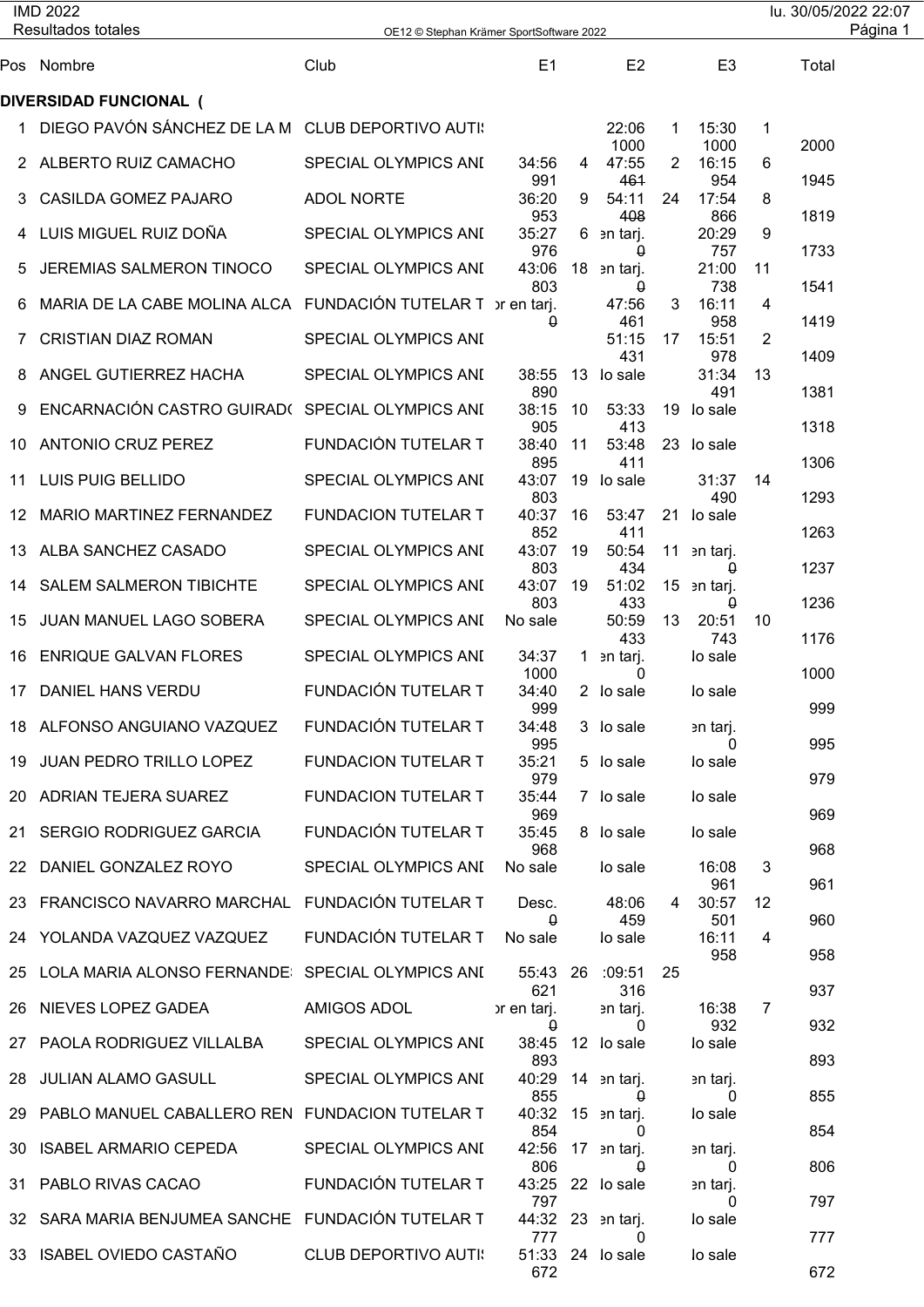|     | <b>IMD 2022</b><br>Resultados totales                            | OE12 © Stephan Krämer SportSoftware 2022 |                     |              |                     |                |                     |             | lu. 30/05/2022 22:07 | Página 2 |
|-----|------------------------------------------------------------------|------------------------------------------|---------------------|--------------|---------------------|----------------|---------------------|-------------|----------------------|----------|
|     | Pos Nombre                                                       | Club                                     | E <sub>1</sub>      |              | E <sub>2</sub>      |                | E <sub>3</sub>      |             | Total                |          |
|     | DIVERSIDAD FUNCIONAL (<br>(cont.)                                |                                          |                     |              |                     |                |                     |             |                      |          |
|     | 33 FERNANDO SALIM MIA SEVILLA                                    | <b>CLUB DEPORTIVO AUTI:</b>              | 672                 |              | 51:33 24 lo sale    |                | lo sale             |             | 672                  |          |
|     | 35 JAIME PEDRAZA PEÑA                                            | FUNDACION TUTELAR T or en tarj.          | 0                   |              | 48:08<br>459        |                | 5 lo sale           |             | 459                  |          |
| 35  | <b>MANUEL RUIZ GALAN</b>                                         | FUNDACIÓN TUTELAR T                      |                     |              | 48:08<br>459        |                | 5 lo sale           |             | 459                  |          |
|     | 37 ALFONSO FERNANDEZ RUIPEREZ SPECIAL OLYMPICS ANI               |                                          | No sale             |              | 49:39<br>445        |                | 7 lo sale           |             | 445                  |          |
| 37  | JOSE MARIA MEDRANO RUIZ                                          | SPECIAL OLYMPICS ANI                     |                     |              | 49:41               |                | 8 lo sale           |             |                      |          |
| 39  | MANUEL ROMERO BEJINES                                            | <b>INDEPENDIENTE</b>                     |                     |              | 445<br>49:46<br>444 | 9              |                     |             | 445<br>444           |          |
| 40  | MANUEL FERNANDEZ RUIPEREZ                                        | SPECIAL OLYMPICS ANI                     | No sale             |              | 49:51               |                | 10 lo sale          |             |                      |          |
| 41  | <b>GLORIA EXPOSITO MARTIN</b>                                    | <b>FUNDACION TUTELAR T</b>               |                     |              | 443<br>50:56        |                | 12 en tarj.         |             | 443<br>434           |          |
|     | 42 ANA LAGO SOBERA                                               | SPECIAL OLYMPICS ANI                     | No sale             |              | 434<br>51:00        |                | 14 lo sale          |             |                      |          |
|     | 42 FERNANDO JESUS MANZANO SO SPECIAL OLYMPICS ANI or en tarj.    |                                          |                     |              | 433<br>51:05        |                | 16 lo sale          |             | 433                  |          |
|     | 44 IVÁN GALLARDO ESTRADA                                         | <b>INDEPENDIENTE</b>                     | 0                   |              | 433<br>52:31        | 18             |                     |             | 433                  |          |
| 45  | ALVARO ALEJANDRO ILLAN PINTE FUNDACION TUTELAR T                 |                                          |                     |              | 421<br>53:33<br>413 |                | 19 lo sale          |             | 421<br>413           |          |
| 46. | MARIA ROSARIO BOLIVAR GARCI/ FUNDACIÓN TUTELAR T                 |                                          | No sale             |              | 53:47               | 21             | lo sale             |             |                      |          |
| 47  | GONZALO RODRÍGUEZ ESCUDER INDEPENDIENTE                          |                                          |                     |              | 411<br>en tarj.     |                |                     |             | 411                  |          |
|     | 47 FRANCISCO JAVIER DE TARNO BI SPECIAL OLYMPICS ANI or en tarj. |                                          |                     |              | 0<br>lo sale        |                | lo sale             |             | 0                    |          |
| 47  | JOSE ANTONIO SERRANO SANZ                                        | SPECIAL OLYMPICS ANI                     | 0<br>Desc.          |              | en tarj.            |                | lo sale             |             | 0                    |          |
|     | 47 MARCOS GALVEZ DOMINGUEZ                                       | FUNDACION TUTELAR T or en tarj.          | 0<br>0              |              | 0<br>lo sale        |                | lo sale             |             | 0<br>0               |          |
|     | <b>MX-PREBENJAMIN (62)</b>                                       |                                          |                     |              |                     |                |                     |             |                      |          |
| 1.  | <b>GONZALO AGUILERA VERA</b>                                     | <b>INDEPENDIENTE</b>                     | 18:22               | $\mathbf{1}$ | 12:47               | 1              | 9:29                | 2           |                      |          |
|     | <b>HUGO RODRIGUEZ CONTRERAS</b>                                  | <b>MONTELLANO BENJAMI</b>                | 1000<br>19:28       |              | 1000<br>2 lo sale   |                | 873<br>10:21        | 3           | 2000                 |          |
| 3   | DIEGO RODRIGUEZ COZAR                                            | PEQUES MONTEOLIVO                        | 943<br>27:03        | 12           | 19:54               | 2              | 800<br>8:17         | $\mathbf 1$ | 1743                 |          |
| 4   | MANUEL DOMINGUEZ IZQUIERDO                                       | <b>ELCANO</b>                            | 679<br>21:08        | 4            | 642<br>20:56        | $\overline{7}$ | 1000<br>15:19       | 10          | 1679                 |          |
| 5   | <b>GUILLERMO MADERA GOMEZ</b>                                    | <b>ELCANO</b>                            | 869<br>21:04        |              | 611<br>3 lo sale    |                | 541<br>15:09        | 9           | 1480                 |          |
| 6   | ELOY SALAZAR HERNANDO                                            | <b>ELCANO</b>                            | 872<br>21:13        | 5            | 23:47               | 12             | 547<br>15:00        | 7           | 1419                 |          |
| 7   | LUCAS GALVEZ TUBIO                                               | <b>COHU MAPASHITOS</b>                   | 866<br>32:59        | 29           | 537<br>20:52        | 6              | 552<br>11:28        | 4           | 1418                 |          |
| 8   | HANUMAN MANUEL JOSÉ WAIJAI                                       | <b>INDEPENDIENTE</b>                     | 557<br>23:37        | 6            | 613<br>28:04        | 18             | 722<br>15:04        | 8           | 1335                 |          |
| 9   | ALVARO ESCRIVA DE ROMANÍ MA                                      | PEQUES MONTEOLIVO                        | 778<br>26:52        | 10           | 455<br>19:59        | 4              | 550<br>15:50        | 11          | 1328                 |          |
| 10  | FERNANDO MARTÍN MÉNDEZ                                           | <b>INDEPENDIENTE</b>                     | 684<br>26:30        | 9            | 640<br>21:08        | 9              | 523<br>lo sale      |             | 1324                 |          |
| 11  | MARÍA ROLDÁN RODRÍGUEZ                                           | <b>INDEPENDIENTE</b>                     | 693<br>25:38        |              | 605<br>7 en tarj.   |                | 14:54               | 6           | 1298                 |          |
| 12  | JUAN MAYNAR GARCIA DE SORIA LA RAZA BENJAMÍN Y PI                |                                          | 717<br>30:11        | 16           | 0<br>21:01          | 8              | 556                 |             | 1273                 |          |
| 13  | DANIEL RUIZ LOPEZ                                                | <b>FAMILIA ADOL</b>                      | 609<br>27:15        |              | 608<br>13 en tarj.  |                | 16:34               | 14          | 1217                 |          |
| 14  | <b>CANDELA SIERRA PERAL</b>                                      | <b>INDEPENDIENTE</b>                     | 674<br>28:51        | 14           | 0<br>24:45          | 13             | 500<br>24:27        | 16          | 1174                 |          |
| 15  | MANUEL BOSCO PUCHE RUIZ                                          | PEQUES MONTEOLIVO                        | 637<br>30:04<br>611 | 15           | 516<br>30:32<br>419 | 21             | 339<br>15:58<br>519 | 12          | 1153<br>1130         |          |
|     |                                                                  |                                          |                     |              |                     |                |                     |             |                      |          |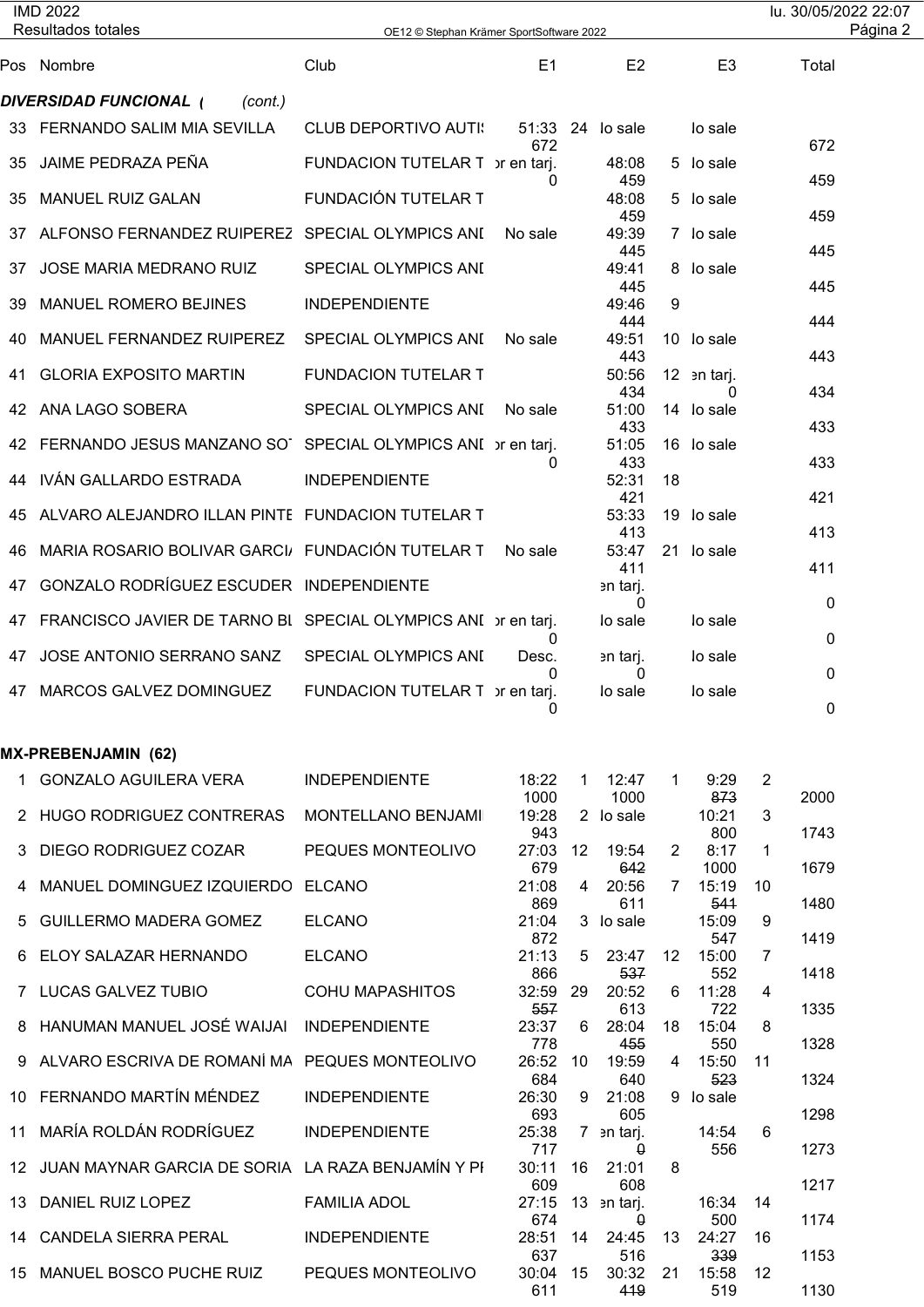|     | <b>IMD 2022</b><br>Resultados totales           | OE12 © Stephan Krämer SportSoftware 2022 |                         |    |                  |     |                |     | lu. 30/05/2022 22:07<br>Página 3 |
|-----|-------------------------------------------------|------------------------------------------|-------------------------|----|------------------|-----|----------------|-----|----------------------------------|
| Pos | Nombre                                          | Club                                     | E <sub>1</sub>          |    | E <sub>2</sub>   |     | E <sub>3</sub> |     | Total                            |
|     | <b>MX-PREBENJAMIN (62)</b><br>(cont.)           |                                          |                         |    |                  |     |                |     |                                  |
| 16. | CAYETANO BARCELO SANTOS                         | PEQUES MONTEOLIVO                        | 30:19<br>606            | 18 | 30:20<br>421     | 19  | 16:01<br>517   | 13  | 1123                             |
| 17  | <b>JOAQUIN MALPICA PONCE</b>                    | PREBENJAMÍN UTRERA                       | 31:11<br>589            | 20 | 27:27<br>466     | 16  | 27:31<br>301   | 21  | 1055                             |
| 18  | ROBERTO ROMERO TORRES                           | PREBENJAMÍN UTRERA                       | 31:29<br>583            | 23 | 27:32<br>464     | 17  | lo sale        |     | 1047                             |
| 19  | DARIO SILLER FERNANDEZ                          | PEQUES MONTEOLIVO                        | 30:12<br>608            | 17 | 30:22<br>421     | 20  |                |     | 1029                             |
| 20  | RYAN DUNAWAY ZABALA                             | PREBENJAMÍN UTRERA                       | 31:23<br>585            |    | 22 lo sale       |     | 27:29<br>301   | 20  | 886                              |
| 21  | ALEJANDRO MAQUEDA BARRO                         | PREBENJAMÍN UTRERA                       | 31:31<br>583            |    | 26 lo sale       |     | 27:23<br>302   | 18  | 885                              |
| 21  | ANTONIO SANTIAGO DEL CASTILI PREBENJAMÍN UTRERA |                                          | 31:30<br>583            |    | 24 lo sale       |     | 27:23<br>302   | 18  | 885                              |
| 23  | <b>SENDA GARCIA LEANDRO</b>                     | <b>COHU MAPASHITOS</b>                   | No sale                 |    | 33:15<br>384     | 24  | 17:42<br>468   | 15  | 852                              |
| 24  | SEBASTIAN GUILLE DE COCK                        | <b>COHU MAPASHITOS</b>                   | 42:29<br>432            | 30 | 33:51<br>378     | 25  | 26:48<br>309   | 17  | 810                              |
| 25  | <b>BRUNO MORENO CASCAJO</b>                     | <b>GG EUROPA</b>                         | 26:24<br>696            |    | 8 lo sale        |     | lo sale        |     | 696                              |
| 26  | <b>ISABEL PINA GARRIDO</b>                      | <b>GG EUROPA</b>                         | 1:05:56<br>279          | 34 | 31:38<br>404     | 22  |                |     | 683                              |
| 27  | ANGEL PUCHE RUIZ                                | PEQUES MONTEOLIVO                        | 27:00<br>680            | 11 | lo sale          |     |                |     | 680                              |
| 28  | <b>ISABEL FERNANDEZ MUELA</b>                   | PEQUES MONTEOLIVO                        | No sale                 |    | 19:54<br>642     | 2   |                |     | 642                              |
| 29  | CLARA GONZÁLEZ-BLANCH                           | <b>INDEPENDIENTE</b>                     |                         |    | 20:06<br>636     | 5   | lo sale        |     | 636                              |
| 30  | <b>FELIPE GARCIA MAYAN</b>                      | PEQUES MONTEOLIVO                        | 30:22<br>605            | 19 | lo sale          |     |                |     | 605                              |
| 31  | ALBERTO MARTIN GIL-BERMEJO                      | <b>INDEPENDIENTE</b>                     | 31:17<br>587            |    | 21 lo sale       |     |                |     | 587                              |
|     | 32 LUCA FAURE SUÁREZ                            | <b>INDEPENDIENTE</b>                     | 583                     |    | 31:30 24 lo sale |     | lo sale        |     | 583                              |
|     | 33 SILVIA GALVEZ TUBIO                          | <b>COHU MAPASHITOS</b>                   | or en tarj.<br>$\theta$ |    | en tarj.<br>0    |     | 14:16<br>581   | 5   | 581                              |
|     | 34 PABLO OTERO PAZ                              | <b>INDEPENDIENTE</b>                     |                         |    | 22:02<br>580     | -10 |                |     | 580                              |
| 35  | LEO PALACIOS FERNÁNDEZ                          | <b>INDEPENDIENTE</b>                     | 579                     |    | 31:44 27 lo sale |     |                |     | 579                              |
| 36  | DIEGO LÓPEZ SÁNCHEZ                             | <b>INDEPENDIENTE</b>                     | 31:51<br>577            |    | 28 lo sale       |     |                |     | 577                              |
| 37. | <b>MARTA BLASCO BARRANCO</b>                    | <b>INDEPENDIENTE</b>                     | No sale                 |    | 23:18<br>549     |     | 11 lo sale     |     | 549                              |
| 38  | <b>MARTA KIERNAN AMARILLO</b>                   | <b>INDEPENDIENTE</b>                     | or en tarj.<br>0        |    | 24:55<br>513     | -14 |                |     | 513                              |
| 39  | <b>MIRIAM HOYA GARCÍA</b>                       | <b>GG EUROPA</b>                         | bandona<br>0            |    | 26:28<br>483     | 15  |                |     | 483                              |
| 40  | <b>JOANNA MARTÍN IGLESIAS</b>                   | <b>INDEPENDIENTE</b>                     | 44:53<br>409            |    | 31 lo sale       |     | lo sale        |     | 409                              |
| 41  | MARCOS MORIÑIGO GONZÁLEZ                        | <b>INDEPENDIENTE</b>                     | 45:00<br>408            |    | 32 lo sale       |     | lo sale        |     | 408                              |
|     | 42 NOA FERNÁNDEZ LOPERA                         | <b>INDEPENDIENTE</b>                     | 45:29<br>404            |    | 33 lo sale       |     | lo sale        |     | 404                              |
| 43  | LUCA SEVILLA PANTOJA                            | <b>INDEPENDIENTE</b>                     |                         |    | 32:47<br>390     | 23  | lo sale        |     | 390                              |
| 44  | <b>JAVIER CASTRO LENGO</b>                      | <b>INDEPENDIENTE</b>                     |                         |    | 40:00<br>320     | 26  |                |     | 320                              |
| 45  | RAUL DIAZ DE LA ROSA                            | <b>ESCUELA DE ORIENTAC</b>               | No sale                 |    | en tarj.<br>0    |     | 33:35<br>247   | -22 | 247                              |
| 46  | PABLO JIMENEZ GONZALEZ                          | <b>COLOMA</b>                            |                         |    | 55:27<br>231     | 29  | lo sale        |     | 231                              |
| 46  | MARTA MUÑOZ JIMENEZ                             | <b>COLOMA</b>                            |                         |    | 55:25<br>231     | 28  |                |     | 231                              |
| 46. | <b>MARTA REINA CRUZ</b>                         | <b>COLOMA</b>                            |                         |    | 55:20<br>231     | 27  |                |     | 231                              |
|     |                                                 |                                          |                         |    |                  |     |                |     |                                  |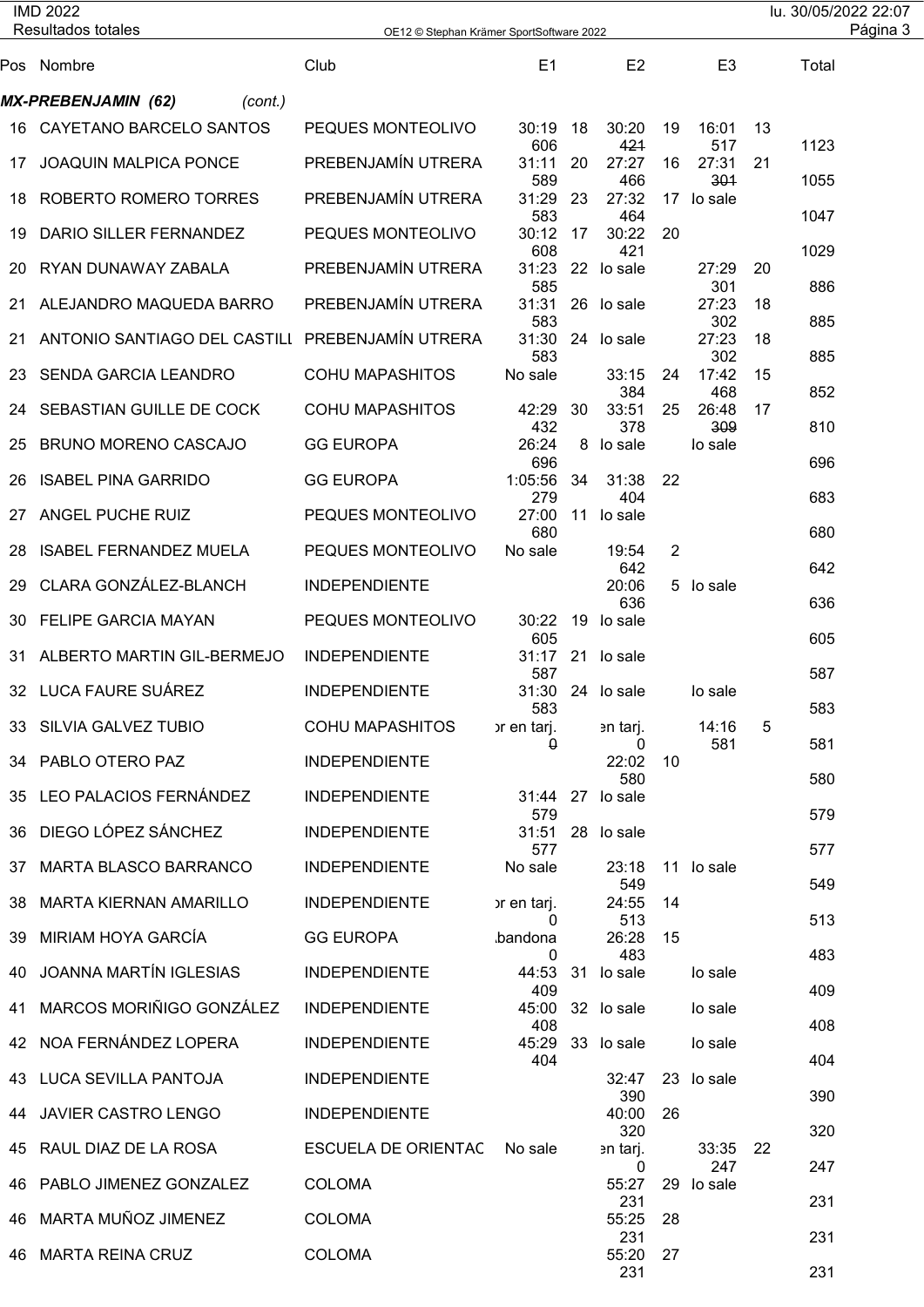|     | <b>IMD 2022</b><br>Resultados totales                      | OE12 © Stephan Krämer SportSoftware 2022 |                        |                |                     |              |                        |                | lu. 30/05/2022 22:07 | Página 4 |
|-----|------------------------------------------------------------|------------------------------------------|------------------------|----------------|---------------------|--------------|------------------------|----------------|----------------------|----------|
|     | Pos Nombre                                                 | Club                                     | E1                     |                | E <sub>2</sub>      |              | E <sub>3</sub>         |                | Total                |          |
|     | <b>MX-PREBENJAMIN (62)</b><br>(cont.)                      |                                          |                        |                |                     |              |                        |                |                      |          |
| 49. | <b>JULIA VARGAS FLORES</b>                                 | ESCUELA DE ORIENTAC or en tarj.          |                        |                | lo sale             |              | lo sale                |                |                      |          |
| 49  | NOA FIGUERAS VALLÉS                                        | <b>INDEPENDIENTE</b>                     | 0                      |                | en tarj.            |              |                        |                | 0                    |          |
| 49  | SABAS MORENO CORDERO                                       | <b>INDEPENDIENTE</b>                     |                        |                | 0<br>en tarj.       |              |                        |                | 0                    |          |
| 49  | <b>MARIO ZAFRA LINARES</b>                                 | <b>INDEPENDIENTE</b>                     | No sale                |                | 0<br>en tarj.       |              |                        |                | 0                    |          |
| 49  | <b>MAYA GEA CHICA</b>                                      | <b>INDEPENDIENTE</b>                     | or en tarj.            |                | 0<br>lo sale        |              | lo sale                |                | 0                    |          |
| 49  | <b>CARLOS FERNANDEZ CARANDE</b>                            | <b>INDEPENDIENTE</b>                     | 0<br>or en tarj.       |                | lo sale             |              | lo sale                |                | 0                    |          |
| 49  | NORA DÍAZ RODRÍGUEZ                                        | <b>INDEPENDIENTE</b>                     | 0<br>bandona           |                | lo sale             |              | lo sale                |                | 0                    |          |
| 49  | HERNÁN GARCÍA MARTÍN                                       | LA RAZA BENJAMÍN Y PI                    | 0<br>No sale           |                | en tarj.            |              | lo sale                |                | 0                    |          |
| 49  | <b>ALBA FORTE GIL</b>                                      | <b>INDEPENDIENTE</b>                     | or en tarj.            |                | 0<br>lo sale        |              | lo sale                |                | 0                    |          |
| 49  | <b>CRISTINA ANDUJAR LESMES</b>                             | <b>INDEPENDIENTE</b>                     | 0<br>or en tarj.       |                | lo sale             |              |                        |                | 0                    |          |
| 49  | AROA CALVO CABALLERO                                       | <b>INDEPENDIENTE</b>                     | 0                      |                | ⊪ndona              |              | lo sale                |                | 0                    |          |
| 49  | <b>ENZO BARRIOS LORENZO</b>                                | <b>INDEPENDIENTE</b>                     |                        |                | 0<br>en tarj.       |              | lo sale                |                | 0                    |          |
| 49  | JAVIER ALCOBER RODRIGUEZ                                   | ESCUELA DE ORIENTAC .bandona             |                        |                | 0<br>lo sale        |              | lo sale                |                | 0                    |          |
| 49  | <b>MOHAMED FATHALL EDRISSI</b>                             | <b>INDEPENDIENTE</b>                     | 0<br>or en tarj.       |                | lo sale             |              |                        |                | 0                    |          |
|     |                                                            |                                          |                        |                |                     |              |                        |                | 0                    |          |
|     | <b>MX-BENJAMIN</b> (51)                                    |                                          |                        |                |                     |              |                        |                |                      |          |
|     | CARLOS MORÓN GONZÁLEZ                                      | <b>ELCANO</b>                            | 18:57<br>1000          |                | 15:18<br>986        |              | 3 en tarj.<br>0        |                | 1986                 |          |
|     | 2 UNAI SALAZAR HERNANDO                                    | <b>ELCANO</b>                            | 19:01<br>996           | $\overline{2}$ | 15:17<br>987        |              | 2 en tarj.<br>0        |                | 1983                 |          |
|     | 3 LUIS DOMÍNGUEZ IZQUIERDO ELCANO                          |                                          | 19:04<br>994           | 3              | 15:25<br>978        |              | 4 en tarj.<br>$\theta$ |                | 1972                 |          |
|     | 3 GABRIELA DE LOS REYES CORRE COHU MAPASHITOS              |                                          | No sale                |                | 15:05<br>1000       | $\mathbf{1}$ | 13:06<br>972           | 3              | 1972                 |          |
|     | 5 VALENTINA GOMEZ ABRIL                ESCUELA DE ORIENTAC |                                          | 21:06<br>898           | 5              | 17:18<br>872        | 5            | 14:19<br>889           | 6              | 1787                 |          |
|     | 6 PABLO ROMERO TORRES                                      | ALEVÍN UTRERA - CD P(                    | 21:20<br>888           | 6              | 18:29<br>816        |              | 6 lo sale              |                | 1704                 |          |
|     | 7 NICOLAS RODRIGUEZ MARQUEZ MONTEOLIVO ORIENTA or en tarj. |                                          | $\theta$               |                | 22:56<br>658        |              | 13 12:44<br>1000       | $\mathbf{1}$   | 1658                 |          |
|     | 8 LOLA VALERIO CALVO                                       | MONTEOLIVO ORIENTA                       | 49:20 26<br>384        |                | 21:52<br>690        |              | 8 13:44<br>927         | 4              | 1617                 |          |
|     | 9 ALEJANDRA BARCELÓ SANTOS                                 | MONTEOLIVO ORIENTA or en tarj.           | 0                      |                | 21:59<br>686        | 11           | 13:50<br>920           | 5              | 1606                 |          |
|     | 10 ANGEL GAMARRA DEL POZO                                  | MONTELLANO BENJAMI                       | 47:31 24<br>399        |                | 19:48<br>762        |              | 7 19:44<br>645         | 8              | 1407                 |          |
|     | 11 LUCAS BARTOMEUS SANCHEZ                                 | <b>GG EUROPA</b>                         | 27:39 11<br>685        |                | 21:56<br>688        | 9            | 23:08<br>550           | 9              | 1373                 |          |
|     | 12 NICOLAS GARCIA RODRIGUEZ                                | LA RAZA BENJAMÍN Y PI No sale            |                        |                | 48:15<br>313        | 25           | 15:24<br>827           | $\overline{7}$ | 1140                 |          |
|     | 13 ANGELA HOYA GARCIA                                      | <b>GG EUROPA</b>                         | 31:51 15               |                | 30:21               | 15           |                        |                |                      |          |
|     | 14 LAURA MARQUEZ FLORES                                    | <b>INDEPENDIENTE</b>                     | 595<br>34:31 19<br>549 |                | 497<br>29:43<br>508 | 14           | 32:45<br>389           | 11             | 1092<br>1057         |          |
|     | 15 ELENA HERNANDEZ RUIZ-CANEL/ MONTEOLIVO ORIENTA          |                                          | 49:09 25<br>386        |                | 22:50               |              | 12 lo sale             |                |                      |          |
|     | 16 LUCIA MORGAZ BUENO MONTEOLIVO ORIENTA or en tarj.       |                                          | $\mathbf 0$            |                | 661<br>lo sale      |              | 12:50<br>992           | $\overline{2}$ | 1047<br>992          |          |
|     | 17 MARCOS MARTIN GIL-BERMEJO INDEPENDIENTE                 |                                          | 20:16                  |                | 4 lo sale           |              |                        |                | 935                  |          |
|     | 18 CANDELA PINA GARRIDO GG EUROPA                          |                                          | 935<br>46:29 23<br>408 |                | 30:24<br>496        |              | 16 lo sale             |                | 904                  |          |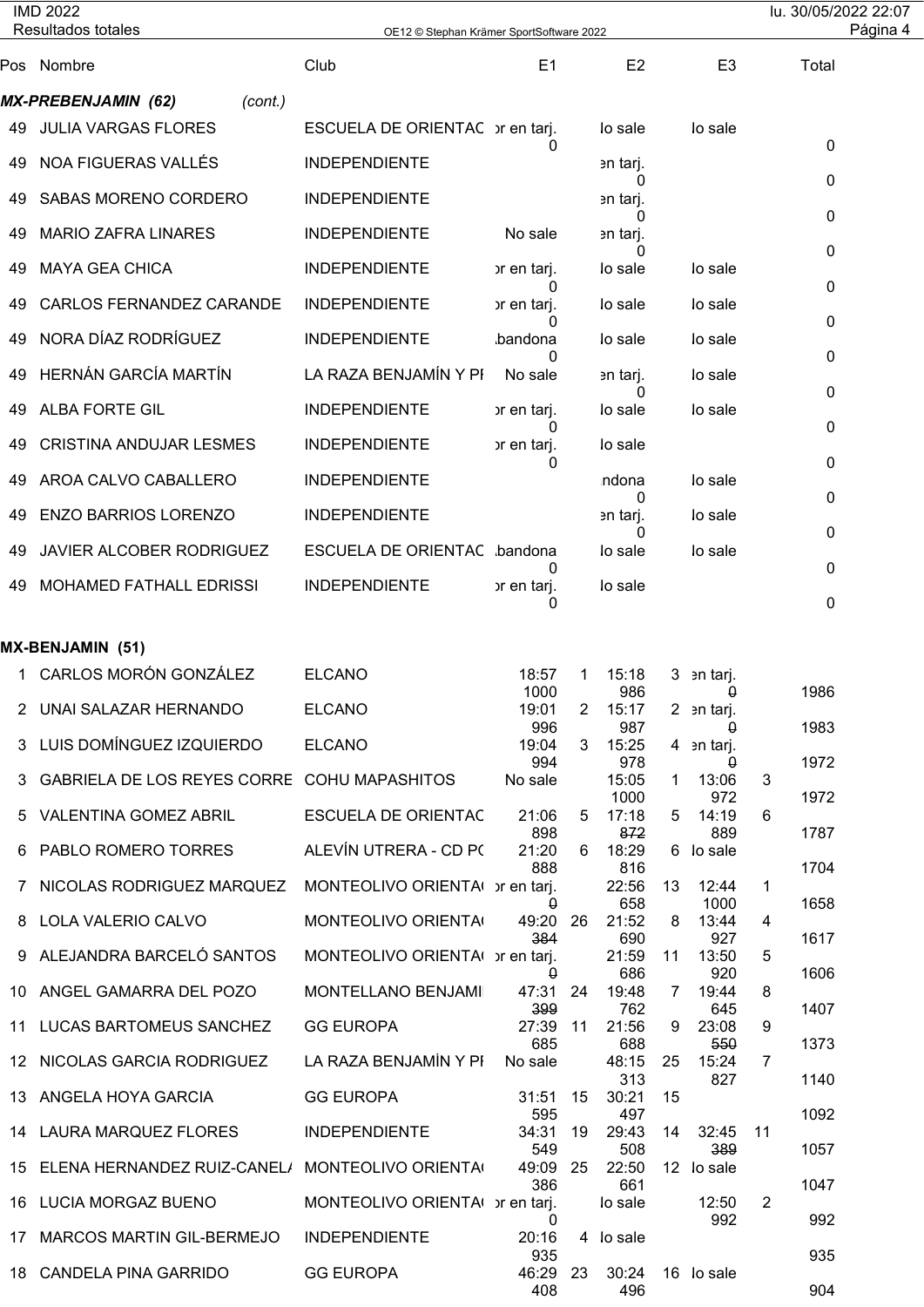|     | <b>IMD 2022</b><br>Resultados totales          | OE12 © Stephan Krämer SportSoftware 2022 |                     |     |                  |     |                |    | lu. 30/05/2022 22:07<br>Página 5 |  |
|-----|------------------------------------------------|------------------------------------------|---------------------|-----|------------------|-----|----------------|----|----------------------------------|--|
|     | Pos Nombre                                     | Club                                     | E <sub>1</sub>      |     | E <sub>2</sub>   |     | E <sub>3</sub> |    | Total                            |  |
|     | <b>MX-BENJAMIN (51)</b><br>(cont.)             |                                          |                     |     |                  |     |                |    |                                  |  |
|     | 19 LUCAS SANCHEZ RECIO                         | <b>INDEPENDIENTE</b>                     | 43:01<br>441        | 22  | 32:59<br>457     | 18  | lo sale        |    | 898                              |  |
| 20  | CARLOS J. GONZALEZ SANCHEZ                     | <b>INDEPENDIENTE</b>                     | 42:56<br>441        | 21  | 33:25<br>451     | 19  | lo sale        |    | 892                              |  |
| 21  | ALVARO MARTÍN LEÑADOR SANG                     | <b>ELCANO</b>                            | 24:27               |     | 7 lo sale        |     | lo sale        |    |                                  |  |
|     | 22 JULIA RIBERA LAMELA                         | <b>GG EUROPA</b>                         | 775<br>or en tarj.  |     | 42:31            | 24  | 32:08          | 10 | 775<br>751                       |  |
| 23  | LEO MORENO CASCAJO                             | <b>GG EUROPA</b>                         | 0<br>25:43          |     | 355<br>8 lo sale |     | 396<br>lo sale |    |                                  |  |
| 24  | ALISEDA VARGAS FLORES                          | <b>ESCUELA DE ORIENTAC</b>               | 737<br>26:35<br>713 |     | 9 lo sale        |     | lo sale        |    | 737<br>713                       |  |
| 25  | <b>JAVIER RUIZ VIDAL</b>                       | <b>FAMILIA ADOL</b>                      | 31:56<br>593        |     | 16 lo sale       |     | :51:21         | 14 | 707                              |  |
| 26  | ANGELA ROMERO IZQUIERDO                        | LA RAZA BENJAMÍN Y PI                    | 27:11<br>697        |     | 10 lo sale       |     | 114            |    | 697                              |  |
| 27  | <b>MARTA HIDALGO MORENO</b>                    | MONTEOLIVO ORIENTA or en tarj.           | 0                   |     | 21:56<br>688     | 9   |                |    | 688                              |  |
| 28  | JULIA CARABALLO ORDUÑA                         | <b>COHU MAPASHITOS</b>                   | 1:17:20<br>245      | 30  | 40:09<br>376     | 20  | 43:53<br>290   | 12 | 666                              |  |
| 29  | <b>IVAN GARCIA GARCIA</b>                      | PEQUES MONTEOLIVO                        | 28:51<br>657        |     | 12 en tarj.<br>0 |     | lo sale        |    | 657                              |  |
| 30  | <b>FRANCISCO RODRIGUEZ LIROLA</b>              | <b>MONTELLANO BENJAMI</b>                | 29:20<br>646        |     | 14 lo sale       |     | lo sale        |    | 646                              |  |
| 30  | VICTORIA RODRIGUEZ LIROLA                      | MONTELLANO BENJAMI                       | 29:19<br>646        |     | 13 lo sale       |     | lo sale        |    | 646                              |  |
| 32  | <b>IRENE SIERRA PERAL</b>                      | <b>INDEPENDIENTE</b>                     | 1:00:38<br>313      | 28  | 53:32<br>282     | 26  | :04:41<br>197  | 13 | 595                              |  |
| 33  | LUNA DIAZ GUTIERREZ                            | <b>GG EUROPA</b>                         | 34:11<br>554        |     | 17 lo sale       |     | en tarj.<br>0  |    | 554                              |  |
| 34  | <b>VALERIA RIVERO RODRIGUEZ</b>                | <b>FAMILIA ADOL</b>                      | 34:30<br>549        |     | 18 lo sale       |     | lo sale        |    | 549                              |  |
|     | 35 OLIVIA GEA GARCÍA                           | <b>INDEPENDIENTE</b>                     | 34:47<br>545        |     | 20 lo sale       |     |                |    | 545                              |  |
|     | 36 PAOLA ROPERO LÁZARO                         | <b>INDEPENDIENTE</b>                     |                     |     | 31:41<br>476     | 17  |                |    | 476                              |  |
| 37  | PILAR MARTINEZ RODRIGUEZ                       | LA RAZA VETERANOS A                      | 50:16<br>377        | -27 | lo sale          |     | lo sale        |    | 377                              |  |
| 38  | <b>REYES MALPICA CABRERA</b>                   | <b>COLOMA</b>                            |                     |     | 40:48<br>370     | 21  |                |    | 370                              |  |
| 39  | DIEGO JIMENEZ GONZALEZ                         | <b>COLOMA</b>                            |                     |     | 41:26<br>364     | 22  |                |    | 364                              |  |
| 40  | <b>IRENE MUÑOZ JIMENEZ</b>                     | <b>COLOMA</b>                            |                     |     | 41:43<br>362     | -23 | lo sale        |    | 362                              |  |
| 41  | GERARDO GARCIA DE LA VEGA C MONTELLANO BENJAMI |                                          | 1:00:38<br>313      | -28 | lo sale          |     | lo sale        |    | 313                              |  |
| 42  | THEO GONZÁLEZ-BLANCH                           | <b>INDEPENDIENTE</b>                     |                     |     | en tarj.<br>0    |     | lo sale        |    | 0                                |  |
| 42  | RIANNA MUÑOZ MAYNAR                            | <b>INDEPENDIENTE</b>                     |                     |     | ⊪ndona<br>0      |     | lo sale        |    | 0                                |  |
| 42  | MARÍA BLASCO BARRANCO                          | <b>INDEPENDIENTE</b>                     | No sale             |     | ndona<br>0       |     | lo sale        |    | 0                                |  |
|     | 42 LAILA EDRISSI                               | <b>INDEPENDIENTE</b>                     | bandona<br>0        |     | lo sale          |     | lo sale        |    | 0                                |  |
|     | 42 NOA HIDALGO CASAL                           | <b>JOSE MARIA DEL CAMP</b>               | bandona<br>0        |     | en tarj.<br>0    |     | lo sale        |    | 0                                |  |
| 42. | MIGUEL TORRSCUSA BORRERO COHU MAPASHITOS       |                                          | No sale             |     | ndona<br>0       |     | lo sale        |    |                                  |  |
| 42. | <b>CARMEN MADERA GOMEZ</b>                     | <b>ELCANO</b>                            | bandona<br>0        |     | lo sale          |     | lo sale        |    | 0<br>0                           |  |
|     | 42 ALICIA MACIAS LUGO                          | <b>INDEPENDIENTE</b>                     | bandona<br>0        |     | lo sale          |     |                |    | 0                                |  |
| 42  | NICOLAS JESÚS CABREDO PAST( INDEPENDIENTE      |                                          | bandona<br>0        |     | lo sale          |     | lo sale        |    |                                  |  |
| 42  | MARIA ALEJANDRA SANDOVAL BE INDEPENDIENTE      |                                          | bandona             |     | lo sale          |     |                |    | 0                                |  |
|     |                                                |                                          | 0                   |     |                  |     |                |    | 0                                |  |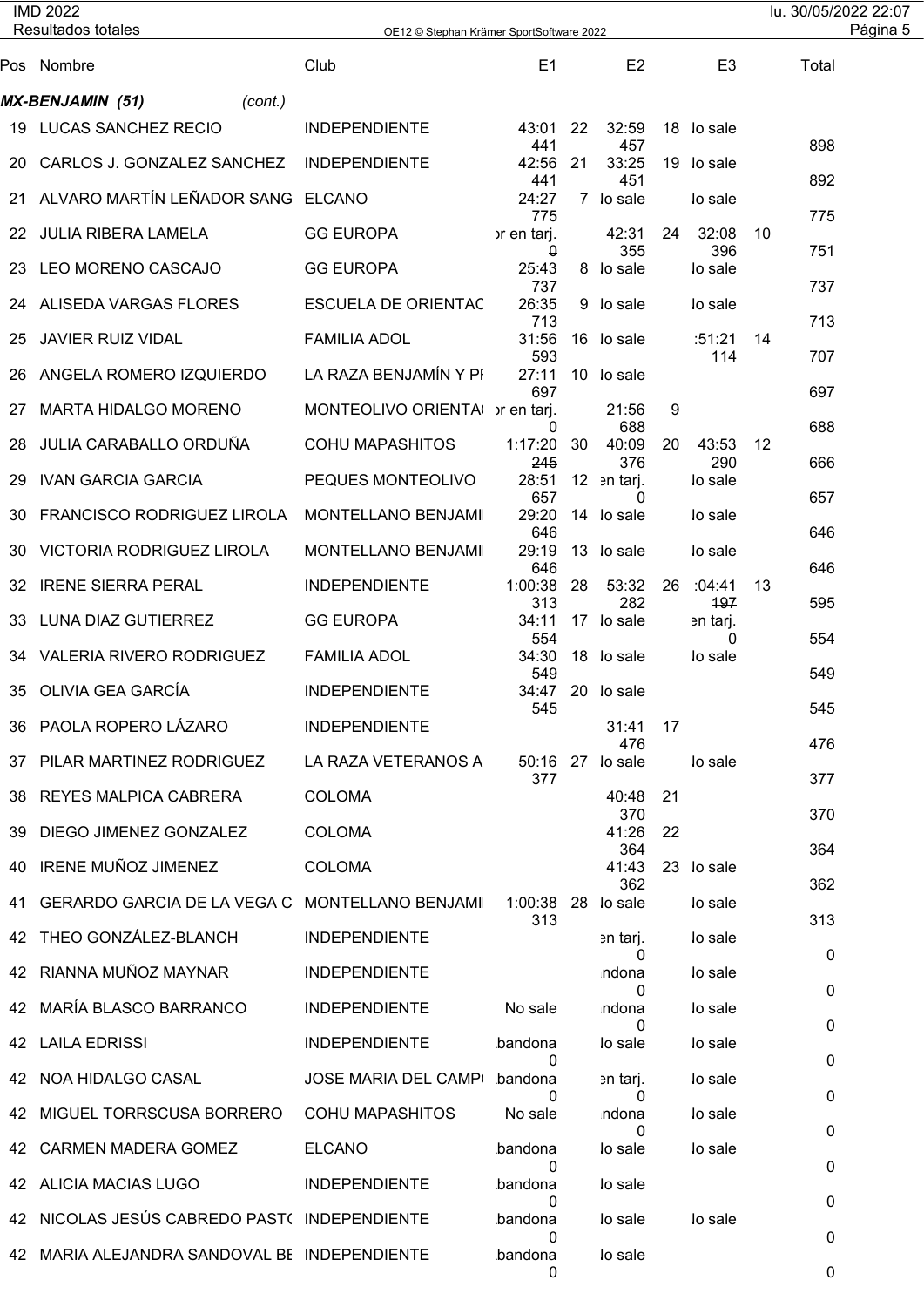|     | <b>IMD 2022</b><br>Resultados totales                        | OE12 © Stephan Krämer SportSoftware 2022 |                      |              |                           |    |                               |                | lu. 30/05/2022 22:07<br>Página 6 |  |
|-----|--------------------------------------------------------------|------------------------------------------|----------------------|--------------|---------------------------|----|-------------------------------|----------------|----------------------------------|--|
| Pos | Nombre                                                       | Club                                     | E <sub>1</sub>       |              | E <sub>2</sub>            |    | E <sub>3</sub>                |                | Total                            |  |
|     | MX-ALEVIN (93)                                               |                                          |                      |              |                           |    |                               |                |                                  |  |
| 1   | DANIEL GONZALEZ CANALES                                      | <b>C.D. HIJOS DEL VIENTO</b>             | 25:58                | $\mathbf{1}$ | 14:33                     | 1  | 15:29                         | $\overline{2}$ |                                  |  |
| 2   | JESÚS AGUILERA VERA                                          | <b>INDEPENDIENTE</b>                     | 1000<br>38:32<br>674 | 7            | 1000<br>16:33<br>879      |    | 896<br>2 $\cdot$ n tarj.<br>0 |                | 2000<br>1553                     |  |
| 3   | <b>GONZALO VALERIO CALVO</b>                                 | MONTEOLIVO ORIENTA                       | 47:02                | 21           | 17:33                     | 5  | 20:01                         | 4              |                                  |  |
| 4   | <b>MATEO CASTELO RODRIGUEZ</b>                               | <b>ADOL NORTE</b>                        | 552<br>35:31         | 5            | 829<br>19:09              | 8  | 693<br>29:02                  | 7              | 1522                             |  |
| 5   | RAQUEL MARQUEZ FLORES                                        | <b>INDEPENDIENTE</b>                     | 731<br>39:32         | 9            | 760<br>17:31              | 4  | 478<br>25:03                  | 5              | 1491                             |  |
| 6   | LUIS GOMEZ PAJARO                                            | <b>ADOL NORTE</b>                        | 657<br>26:32<br>979  |              | 831<br>2 lo sale          |    | 554<br>34:09<br>406           | 10             | 1488<br>1385                     |  |
|     | <b>GABRIEL CORDERO GALVIN</b>                                | MONTEOLIVO ORIENTA                       | 47:09<br>551         | 22           | 17:45<br>820              | 7  |                               |                | 1371                             |  |
| 8   | PEDRO MAYNAR GARCIA DE SOR LA RAZA ALEVÍN E INFA             |                                          | 37:05<br>700         | 6            | 23:27<br>620              |    | 14 lo sale                    |                | 1320                             |  |
| 9   | <b>JAVIER JIMENEZ CAZORLA</b>                                | ALEVÍN UTRERA - CD P(                    | 41:32<br>625         | 10           | 22:16<br>653              |    | 12 lo sale                    |                | 1278                             |  |
| 10  | EVA MENA LANERO                                              | <b>FAMILIA ADOL</b>                      | 39:29<br>658         | 8            | 25:37<br>568              | 25 | lo sale                       |                | 1226                             |  |
| 11  | <b>VIOLETA BARTOMEUS SANCHEZ</b>                             | <b>GG GANÍMEDES</b>                      | 44:39<br>582         | 14           | 25:45<br>565              | 26 | en tarj.<br>0                 |                | 1147                             |  |
| 12  | <b>CARLOS RIBERA LAMELA</b>                                  | <b>GG GANÍMEDES</b>                      | 48:15<br>538         | 23           | 24:35<br>592              | 21 | 34:04<br>407                  | 9              | 1130                             |  |
| 13  | ELENA ROLDÁN RODRÍGUEZ                                       | <b>INDEPENDIENTE</b>                     | 52:24<br>496         | 24           | 25:24<br>573              | 24 | ndona<br>0                    |                | 1069                             |  |
| 14  | SOFIA BRENES BENITEZ                                         | ALEVÍN UTRERA - CD P(                    | 56:09<br>462         | 28           | 24:00<br>606              | 20 | lo sale                       |                | 1068                             |  |
| 14  | <b>JUAN DIAZ GUTIERREZ</b>                                   | <b>GG GANÍMEDES</b>                      | 57:22<br>453         | 32           | 23:39<br>615              | 16 | lo sale                       |                | 1068                             |  |
| 16  | GUILLERMO PANDURO AGUILERA JOSE MARIA DEL CAMPI              |                                          | 46:27<br>559         | 19           | 28:45<br>506              | 33 |                               |                | 1065                             |  |
|     | 17 AMELIE LYNN DUNAWAY ZABALA ALEVÍN UTRERA - CD P(          |                                          |                      |              | 24:54<br>584              | 23 | 29:52<br>464                  | 8              | 1048                             |  |
|     | 18 IVAN HIDALGO CASAL                                        | <b>JOSE MARIA DEL CAMP</b>               | 45:04 15<br>576      |              | 33:01<br>441              | 46 | lo sale                       |                | 1017                             |  |
| 19  | CLAUDIO DE LOS REYES CORREA COHU LIEBRES                     |                                          | No sale              |              | en tarj.<br>0             |    | 13:52<br>1000                 | $\mathbf{1}$   | 1000                             |  |
|     | 20 NIEVES MARTÍN MÉNDEZ                                      | <b>INDEPENDIENTE</b>                     | 52:51<br>491         | -25          | 29:27<br>494              | 38 | lo sale                       |                | 985                              |  |
|     | 21 FRANCISCO DE LA ROSA GOMEZ MARIE CURIE                    |                                          |                      |              | 27:14<br>534              | 27 | 34:18<br>404                  | 11             | 938                              |  |
|     | 22 LUIS DE LA ROSA GOMEZ                                     | <b>MARIE CURIE</b>                       |                      |              | 27:17<br>533              | 28 | 36:30<br>380                  | 12             | 913                              |  |
|     | 23 SIRIO ROMERO CORREA                                       | <b>INDEPENDIENTE</b>                     |                      |              | 16:42<br>871              |    | 3 lo sale                     |                | 871                              |  |
|     | 24 CARLOS AMARILLO BUIZA                                     | <b>INDEPENDIENTE</b>                     | 52:51 25<br>491      |              | 41:33<br>350              | 59 |                               |                | 841                              |  |
| 25  | <b>MARIA LEON ELICES</b>                                     | MONTEOLIVO ORIENTA                       | No sale              |              | 17:41<br>823              | 6  | en tarj.<br>0                 |                | 823                              |  |
|     | 26 NATHALLY SANCHEZ RIZO                                     | <b>MARIE CURIE</b>                       |                      |              | 31:45<br>458              | 42 | 39:45<br>349                  | 14             | 807                              |  |
|     | 27 DIEGO VAZQUEZ RIVERA                                      | <b>MARIE CURIE 1</b>                     |                      |              | 32:03<br>454              | 44 | 39:56<br>347                  | 15             | 801                              |  |
|     | 28 ANTU CROSAS MESINA                                        | <b>COHU LIEBRES</b>                      | 32:47<br>792         |              | 3 en tarj.<br>$\mathbf 0$ |    | lo sale                       |                | 792                              |  |
| 29  | <b>JUAN PARRALES RAMOS</b>                                   | <b>MONTELLANO BENJAMI</b>                | No sale              |              | lo sale                   |    | 17:49<br>778                  | 3              | 778                              |  |
| 30  | RUBEN DOBLADO GARCIA                                         | MONTELLANO PROMES                        | 33:44<br>770         |              | 4 lo sale                 |    | lo sale                       |                | 770                              |  |
|     | 31 ANTONIO GONZALEZ SANCHEZ                                  | <b>MARIE CURIE</b>                       |                      |              | 19:14<br>756              | 9  | lo sale                       |                | 756                              |  |
|     | 32 FERNANDO ALONSO ROMERO IP( LA RAZA ALEVÍN E INFA .bandona |                                          | 0                    |              | 23:59<br>607              | 19 | :35:02<br>146                 | 16             | 753                              |  |
|     | 33 ALEJANDRO REYES SANCHEZ                                   | <b>MARIE CURIE</b>                       |                      |              | 20:50<br>698              |    | 10 lo sale                    |                | 698                              |  |
|     |                                                              |                                          |                      |              |                           |    |                               |                |                                  |  |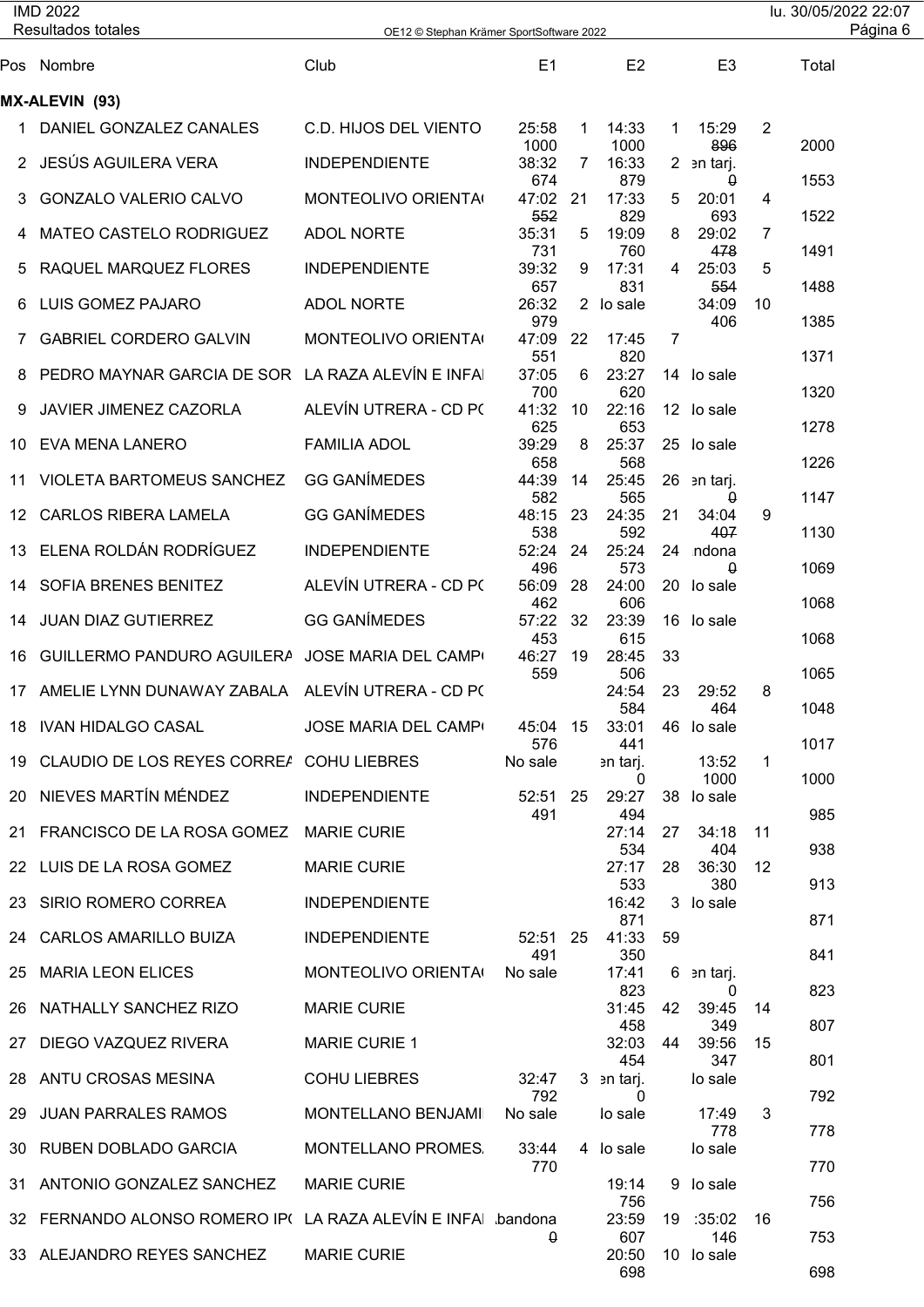|     | <b>IMD 2022</b><br>Resultados totales                          | OE12 © Stephan Krämer SportSoftware 2022 |                   |    |                |                 |                    |   | lu. 30/05/2022 22:07<br>Página 7 |  |
|-----|----------------------------------------------------------------|------------------------------------------|-------------------|----|----------------|-----------------|--------------------|---|----------------------------------|--|
|     | Pos Nombre                                                     | Club                                     | E1                |    | E <sub>2</sub> |                 | E <sub>3</sub>     |   | Total                            |  |
|     | <b>MX-ALEVIN (93)</b><br>(cont.)                               |                                          |                   |    |                |                 |                    |   |                                  |  |
|     | 34 GUILLERMO RICCA BLANCO                                      | <b>MARIE CURIE 2</b>                     |                   |    | 21:31<br>676   |                 | 11 lo sale         |   | 676                              |  |
| 35  | DARIO RICCA BLANCO                                             | <b>MARIE CURIE 2</b>                     |                   |    | 23:00<br>633   |                 | 13 lo sale         |   | 633                              |  |
| 36  | PABLO TRAVE AGUILAR                                            | <b>MARIE CURIE 1</b>                     |                   |    | 23:30<br>619   |                 | 15 en tarj.        |   |                                  |  |
|     | 37 AURORA SALMINEN FERNANDEZ LA RAZA ALEVÍN E INFALIT en tarj. |                                          | 0                 |    | 23:45<br>613   | 18              | 0<br>en tarj.      |   | 619<br>613                       |  |
| 37  | EMILIA SALMINEN FERNANDEZ                                      | LA RAZA ALEVÍN E INFA                    | bandona           |    | 23:44<br>613   | 17              | 0<br>en tarj.<br>0 |   | 613                              |  |
| 39  | ROSARIO DIAZ MIURA                                             | <b>INDEPENDIENTE</b>                     | 0<br>44:11<br>588 |    | 11 lo sale     |                 |                    |   | 588                              |  |
| 40  | MAR OLIVA CAMORRILLO LOBAT( INDEPENDIENTE                      |                                          | 44:14<br>587      |    | 13 lo sale     |                 |                    |   | 587                              |  |
| 40  | MARIO JAEL RODRIGUEZ LOBATC INDEPENDIENTE                      |                                          | 44:12<br>587      |    | 12 lo sale     |                 |                    |   | 587                              |  |
| 42  | DARIO CORONILLA PALACIOS                                       | ALEVÍN UTRERA - CD P(                    | No sale           |    | 24:52<br>585   |                 | 22 lo sale         |   | 585                              |  |
| 43  | <b>ANTONIO Garcia Martin</b>                                   | <b>INDEPENDIENTE</b>                     | 45:42<br>568      |    | 16 lo sale     |                 |                    |   | 568                              |  |
| 43  | <b>LOLA GARCIA AMARO</b>                                       | <b>INDEPENDIENTE</b>                     | 45:42<br>568      |    | 16 lo sale     |                 |                    |   | 568                              |  |
| 43  | <b>MARCO GARCIA AMARO</b>                                      | <b>INDEPENDIENTE</b>                     | 45:43<br>568      |    | 18 lo sale     |                 |                    |   | 568                              |  |
| 46. | PAULA FERNANDEZ ROMERO                                         | MONTEOLIVO ORIENTA                       | 47:01<br>552      | 20 | lo sale        |                 | lo sale            |   | 552                              |  |
|     | 47 ABEL GALLARDO JIMENEZ                                       | <b>MARIE CURIE 2</b>                     |                   |    | 27:17<br>533   | 28              | lo sale            |   | 533                              |  |
| 48  | <b>JUAN AGUILAR</b>                                            | <b>MARIE CURIE 2</b>                     |                   |    | 27:59<br>520   | 30 <sub>o</sub> | lo sale            |   | 520                              |  |
| 49  | <b>MANUEL AGUILAR</b>                                          | <b>MARIE CURIE 2</b>                     |                   |    | 28:24<br>512   | 31              | lo sale            |   | 512                              |  |
| 50  | <b>MARINA PEREZ RAMIREZ</b>                                    | <b>JOSE MARIA DEL CAMP</b>               | No sale           |    | 28:44<br>506   | 32              |                    |   | 506                              |  |
|     | 51 ANDREA GAÑAN ATIENZA                                        | <b>MARIE CURIE 1</b>                     |                   |    | 28:52<br>504   | 34              | en tarj.<br>0      |   | 504                              |  |
|     | 52 ALEJANDRO GILES RODRIGUEZ                                   | JOSE MARIA DEL CAMPI or en tarj.         | 0                 |    | 28:58<br>502   |                 | 35 lo sale         |   | 502                              |  |
| 53  | CARMEN GONZÁLVEZ JIMÉNEZ                                       | <b>MARIE CURIE 1</b>                     |                   |    | 29:01<br>501   |                 | 36 en tarj.<br>0   |   | 501                              |  |
| 53  | CARLOS ESTRADA BERMUDEZ                                        | JOSE MARIA DEL CAMPI or en tarj.         | 0                 |    | 29:02<br>501   | 37              | lo sale            |   | 501                              |  |
| 55  | <b>MARINA KIERNAN AMARILLO</b>                                 | <b>INDEPENDIENTE</b>                     | 52:59<br>490      | 27 | en tarj.<br>0  |                 |                    |   | 490                              |  |
| 56. | LUCAS RUIZ VIDAL                                               | <b>FAMILIA ADOL</b>                      | No sale           |    | lo sale        |                 | 29:00<br>478       | 6 | 478                              |  |
| 57  | ALLEGRA ANDRES GARCIA                                          | <b>MARIE CURIE 2</b>                     |                   |    | 30:52<br>471   | 39              | lo sale            |   | 471                              |  |
| 57  | <b>IRENE SANGUINO RUIZ</b>                                     | <b>MARIE CURIE 2</b>                     |                   |    | 30:55<br>471   |                 | 40 lo sale         |   | 471                              |  |
| 59  | ROMAN ANDRES GARCIA                                            | <b>MARIE CURIE 2</b>                     |                   |    | 30:56<br>470   |                 | 41 lo sale         |   | 470                              |  |
| 60  | MERCEDES MUÑOZ MARTINEZ                                        | <b>MARIE CURIE</b>                       |                   |    | 31:53<br>456   | 43              | lo sale            |   | 456                              |  |
| 61  | MARIA ROSARIO GUILLEN DELGA C.D. HIJOS DEL VIENTO              |                                          | 57:19<br>453      |    | 29 lo sale     |                 |                    |   | 453                              |  |
| 61  | TRIANA BARROSO SANCHEZ                                         | C.D. HIJOS DEL VIENTO                    | 57:20<br>453      |    | 30 lo sale     |                 |                    |   | 453                              |  |
| 61  | ANA ALGUACIL PIZARRO                                           | C.D. HIJOS DEL VIENTO                    | 57:20<br>453      | 30 | lo sale        |                 |                    |   | 453                              |  |
| 64. | IRIA LOBILLO MOGUILLANSKY                                      | <b>MARIE CURIE 1</b>                     |                   |    | 32:18<br>450   | 45              | en tarj.<br>0      |   | 450                              |  |
| 65  | MIRIAM GARCÍA ROMERO                                           | <b>INDEPENDIENTE</b>                     |                   |    | 33:32<br>434   | 47              | lo sale            |   | 434                              |  |
|     | 66 SARA ROMERO RAMÍREZ DE VER INDEPENDIENTE                    |                                          |                   |    | 33:35<br>433   |                 | 48 lo sale         |   | 433                              |  |
|     |                                                                |                                          |                   |    |                |                 |                    |   |                                  |  |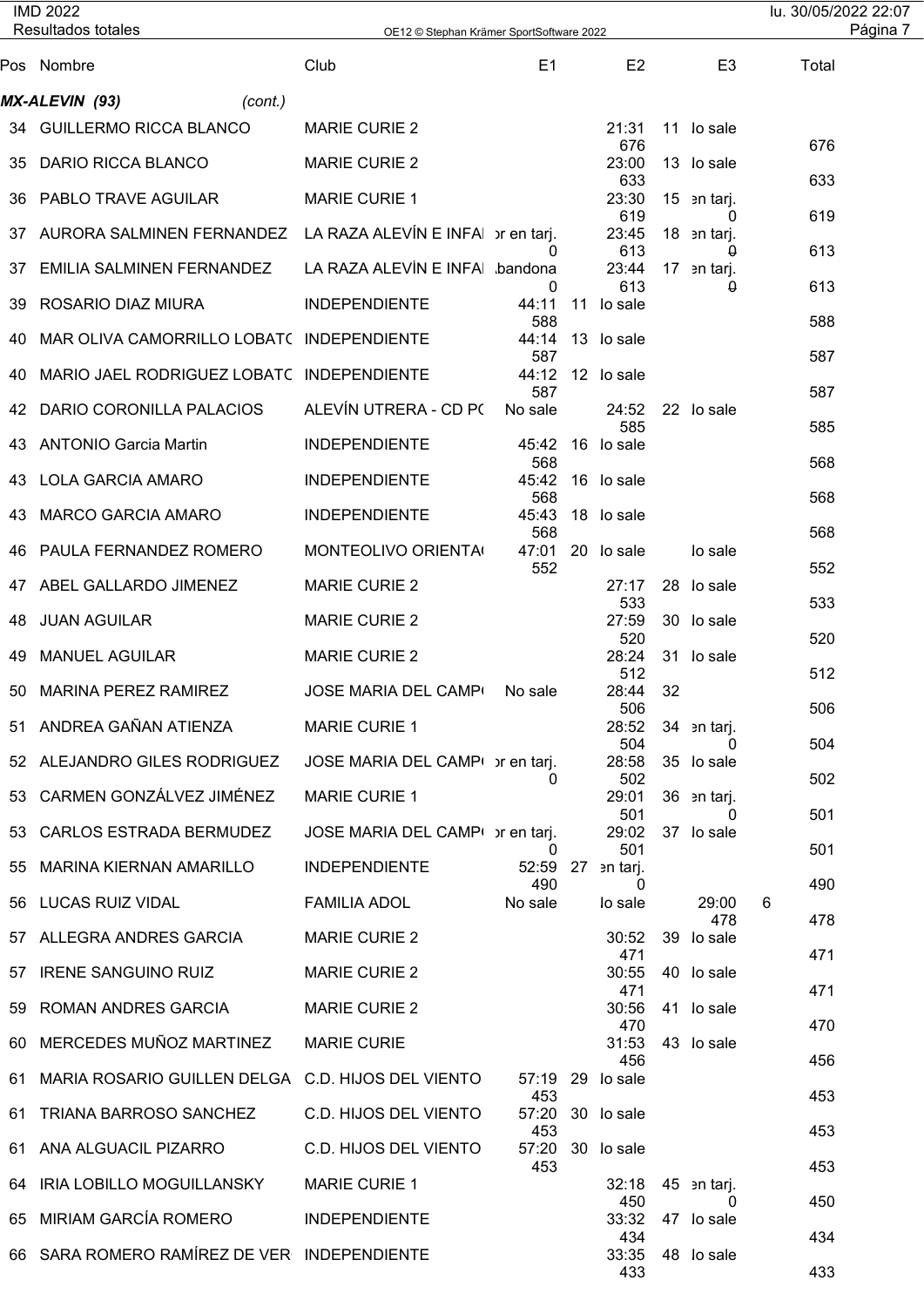|     | <b>IMD 2022</b><br>Resultados totales          | OE12 © Stephan Krämer SportSoftware 2022 |                           |             |                    |    |                |    | lu. 30/05/2022 22:07<br>Página 8 |  |
|-----|------------------------------------------------|------------------------------------------|---------------------------|-------------|--------------------|----|----------------|----|----------------------------------|--|
|     | Pos Nombre                                     | Club                                     | E <sub>1</sub>            |             | E <sub>2</sub>     |    | E <sub>3</sub> |    | Total                            |  |
|     | MX-ALEVIN (93)<br>(cont.)                      |                                          |                           |             |                    |    |                |    |                                  |  |
|     | 67 CLAUDIA VALENCIA PAEZ                       | <b>MARIE CURIE 1</b>                     |                           |             | 34:53<br>417       |    | 49 lo sale     |    | 417                              |  |
|     | 68 LAURA ROPERO LÁZARO                         | <b>INDEPENDIENTE</b>                     |                           |             | 35:28              |    | 50 lo sale     |    |                                  |  |
| 69. | JOSE PABLO SANCHEZ RECIO                       | <b>INDEPENDIENTE</b>                     | No sale                   |             | 410<br>35:36       |    | 51 lo sale     |    | 410                              |  |
|     | 70 MARTINA DIAZ DELGADO                        | <b>ESCUELA DE ORIENTAC</b>               |                           |             | 409<br>35:42       |    | 53 lo sale     |    | 409                              |  |
| 70. | ELENA DIAZ DELGADO                             | <b>ADOL ORIENTA</b>                      |                           |             | 408<br>35:42       |    | 53 lo sale     |    | 408                              |  |
| 70  | SERGIO ROMÁN MENENDEZ                          | <b>INDEPENDIENTE</b>                     | No sale                   |             | 408<br>35:40       |    | 52 lo sale     |    | 408                              |  |
|     | 73 ANDREA DIAZ DELGADO                         | <b>ESCUELA DE ORIENTAC</b>               |                           |             | 408<br>35:49       |    | 55 lo sale     |    | 408                              |  |
|     | 74 GEMA CALERO LEAL                            | <b>MARIE CURIE</b>                       |                           |             | 406<br>38:29       |    | 56 lo sale     |    | 406                              |  |
|     | 74 MARIA GÓMEZ NAVARRO                         | <b>MARIE CURIE</b>                       |                           |             | 378<br>38:30       | 57 | lo sale        |    | 378                              |  |
| 76. | ADRIAN PINTO GARCIA                            | ADOL NORTE                               | 1:09:46 33 lo sale        |             | 378                |    | en tarj.       |    | 378                              |  |
| 77  | <b>PAULA SURE</b>                              | <b>MARIE CURIE 1</b>                     | 372                       |             | 40:32              | 58 | 0<br>lo sale   |    | 372                              |  |
| 78. | MARTA OTERO ARTACHO                            | <b>INDEPENDIENTE</b>                     |                           |             | 359<br>en tarj.    |    | 39:26          | 13 | 359                              |  |
|     | 79 LUIS ANGEL LAMPEDUZA POMA                   | <b>INDEPENDIENTE</b>                     | 1:14:28                   |             | 0<br>35 lo sale    |    | 352            |    | 352                              |  |
| 79. | <b>ASSYA RIYAHI</b>                            | <b>INDEPENDIENTE</b>                     | 349<br>1:14:27            |             | 34 lo sale         |    |                |    | 349                              |  |
| 81  | CARLOS JAVIER ÁNGULO CETRE INDEPENDIENTE       |                                          | 349<br>1:14:35            |             | 36 lo sale         |    |                |    | 349                              |  |
| 81  | YANE BLANCO JIMENEZ                            | <b>INDEPENDIENTE</b>                     | 348<br>1:14:39            |             | 38 lo sale         |    |                |    | 348                              |  |
|     | 81 WENDY YESENIA LOBOA CORTEZ INDEPENDIENTE    |                                          | 348<br>1:14:37 37 lo sale |             |                    |    |                |    | 348                              |  |
| 81. | DAVID FERNANDEZ NIEBLA                         | <b>INDEPENDIENTE</b>                     | 348<br>1:14:39            | 38          | lo sale            |    |                |    | 348<br>348                       |  |
| 85  | CARLOS MUÑOZ DE LA PEÑA                        | LA RAZA ALEVÍN E INFA pr en tarj.        | 348                       |             | :23:26<br>174      | 60 | lo sale        |    |                                  |  |
| 86  | SERGIO RODRIGUEZ RODRIGUEZ MONTELLANO PROMES   |                                          | 0<br>No sale              |             | en tarj.           |    | lo sale        |    | 174<br>0                         |  |
| 86  | NICOLAS DE ANDRÉS SOLIS                        | <b>MARIE CURIE 1</b>                     |                           |             | 0<br>en tarj.      |    | lo sale        |    |                                  |  |
| 86  | PAULA DELGADO DOMINGUEZ                        | <b>MARIE CURIE 1</b>                     |                           |             | 0<br>en tarj.<br>0 |    | lo sale        |    | 0                                |  |
| 86  | <b>GEOVANNY TULCANAZO GUANU( INDEPENDIENTE</b> |                                          | Desc.<br>0                |             | lo sale            |    | lo sale        |    | 0                                |  |
| 86  | LEIRE GUERRERO MARTIN                          | <b>MARIE CURIE</b>                       |                           |             | en tarj.<br>0      |    | lo sale        |    | 0<br>0                           |  |
| 86  | ADRIANA LOPEZ AMIAN                            | <b>MARIE CURIE 1</b>                     |                           |             | en tarj.<br>0      |    | lo sale        |    | 0                                |  |
| 86  | <b>MARCOS ALVAREZ MOYA</b>                     | ESCUELA DE ORIENTAC or en tarj.          | 0                         |             | lo sale            |    | lo sale        |    | 0                                |  |
| 86  | LOLA ALCOBER RODRIGUEZ                         | ESCUELA DE ORIENTAC or en tarj.          | 0                         |             | lo sale            |    | lo sale        |    | 0                                |  |
|     |                                                |                                          |                           |             |                    |    |                |    |                                  |  |
|     | F-INFANTIL (30)                                |                                          |                           |             |                    |    |                |    |                                  |  |
| 1   | LEIRE HOLGUIN CASCAJO                          | <b>GG JÚPITER</b>                        | No sale                   |             | 14:57<br>996       | 2  | 14:41<br>1000  | 1  | 1996                             |  |
|     | DANIELA MOLINA DURAN                           | <b>ADOL NORTE</b>                        | 26:39<br>1000             | 1           | 15:02<br>990       | 3  | 15:06<br>972   | 2  | 1990                             |  |
| 3   | LOLA PEREZ HOLGUIN                             | <b>GG JÚPITER</b>                        | 31:20<br>851              | 5           | 14:53<br>1000      | 1. | 17:38<br>833   | 4  | 1851                             |  |
|     | LAURA ESCRIVA DE ROMANÍ MAR MONTELLANO PROMES  |                                          | 36:31<br>730              | $7^{\circ}$ | 16:56<br>879       | 5  | 16:12<br>906   | 3  | 1785                             |  |
| 5   | ELENA TELLEZ BARRERA                           | <b>MONTELLANO PROMES</b>                 | 34:31<br>772              | 6           | 16:09<br>922       |    | 4 lo sale      |    | 1694                             |  |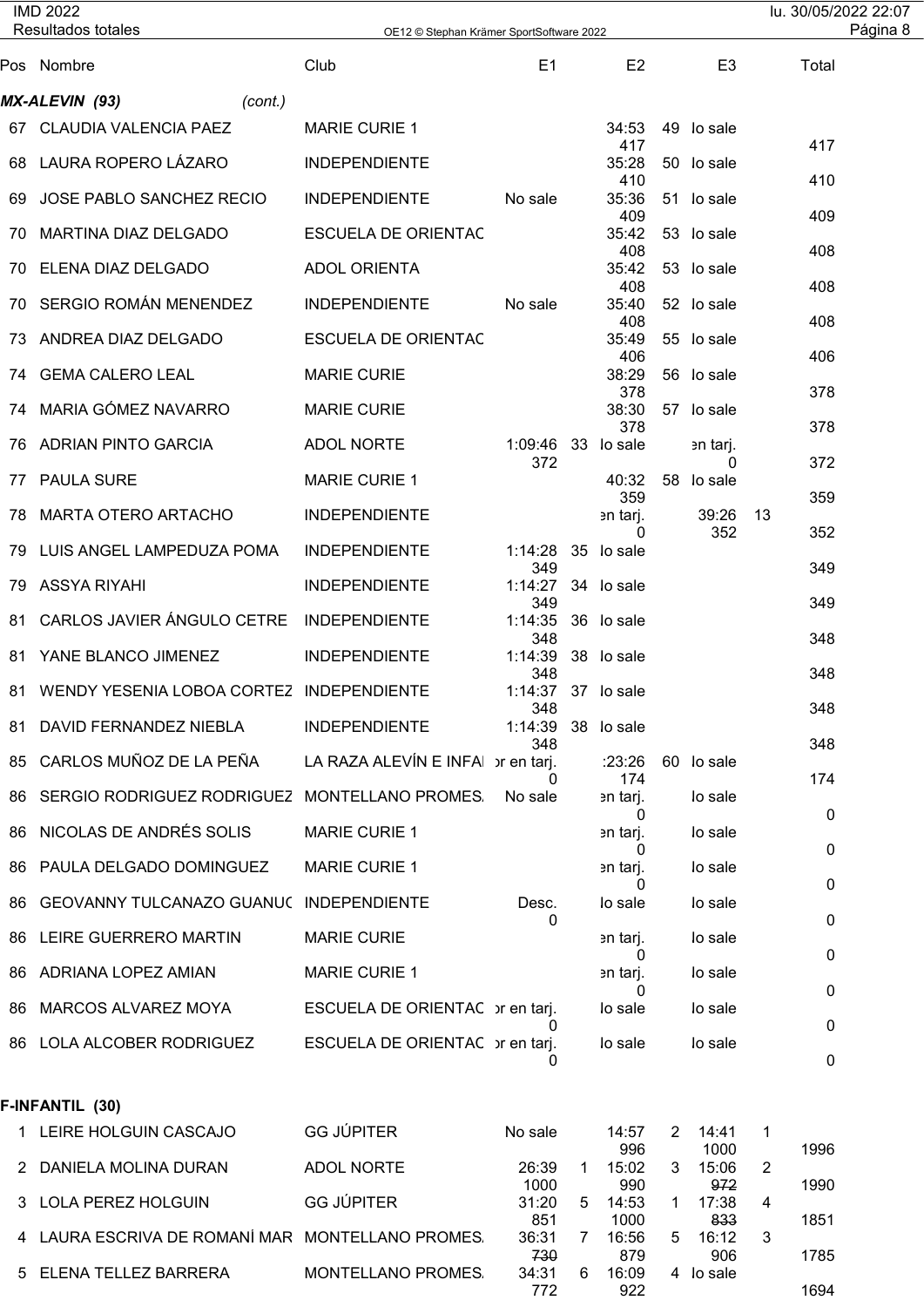|     | <b>IMD 2022</b><br>Resultados totales                | OE12 © Stephan Krämer SportSoftware 2022 |                           |                |                     |                |                  |                |             | lu. 30/05/2022 22:07<br>Página 9 |
|-----|------------------------------------------------------|------------------------------------------|---------------------------|----------------|---------------------|----------------|------------------|----------------|-------------|----------------------------------|
|     | Pos Nombre                                           | Club                                     | E <sub>1</sub>            |                | E2                  |                | E <sub>3</sub>   |                | Total       |                                  |
|     | <b>F-INFANTIL (30)</b><br>(cont.)                    |                                          |                           |                |                     |                |                  |                |             |                                  |
| 6   | MERCEDES DEL RIO DIAZ                                | <b>GG CALIXTO</b>                        | 30:11                     |                | 2 lo sale           |                | 18:42            | 5              |             |                                  |
|     | MARINA RIVAS TORRECILLA                              | <b>GG CALIXTO</b>                        | 883<br>31:16              |                | 4 lo sale           |                | 785<br>19:39     | 6              | 1668        |                                  |
| 8   | MANUELA RIBERA LAMELA                                | <b>GG CALIXTO</b>                        | 852<br>47:19              | 9              | 19:37               | $\overline{7}$ | 747<br>31:34     | 9              | 1599        |                                  |
|     | <b>CARMEN GARCIA SANTOS</b>                          | <b>MONTELLANO ENCINAS</b>                | 563<br>57:14              | -10            | 759<br>25:10        |                | 465<br>8 lo sale |                | 1322        |                                  |
| 10. | ANA VACARO MONTIEL                                   | <b>GG CALIXTO</b>                        | 466<br>1:06:38<br>400     | 16             | 591<br>30:44<br>484 | 12             | 27:42<br>530     | 8              | 1057        |                                  |
|     | 11 LUCIA MARTINEZ CRIADO                             | <b>GG CALIXTO</b>                        | $1:07:14$ 17<br>396       |                | 30:33<br>487        | 9              | 35:21<br>415     | 11             | 1014<br>902 |                                  |
|     | 12 CARMEN VACARO MONTIEL                             | <b>GG CALIXTO</b>                        | 1:07:33<br>395            | 19             | 30:34<br>487        | 10             | 36:34<br>402     | 12             | 889         |                                  |
| 13  | <b>BLANCA MARTÍNEZ CRIADO</b>                        | <b>GG GANÍMEDES</b>                      | 1:07:20<br>396            | 18             | 30:34<br>487        | 10             | 37:37<br>390     | 13             | 883         |                                  |
|     | 14 NIALETI GONZALEZ DE TANAGO N COHU GACELAS         |                                          | 31:06<br>857              |                | 3 lo sale           |                | lo sale          |                | 857         |                                  |
| 15  | ALICIA MUÑOZ GONZÁLEZ                                | <b>GG CALIXTO</b>                        | 1:07:37 20<br>394         |                | lo sale             |                | 33:36<br>437     | 10             | 831         |                                  |
| 16. | OKOA CROSAS MESINA                                   | <b>COHU LIEBRES</b>                      | or en tarj.<br>0          |                | 18:46<br>793        |                | 6 lo sale        |                | 793         |                                  |
|     | 17 ANA VARGAS MUÑOZ                                  | <b>INDEPENDIENTE</b>                     | 1:26:20 21<br>309         |                | 36:49<br>404        | 13             | 50:25<br>291     | 15             | 713         |                                  |
|     | 17 DANIELA TORRALBA CUÉLLAR                          | <b>INDEPENDIENTE</b>                     |                           |                |                     |                | 20:35<br>713     | 7              | 713         |                                  |
|     | 19 ELISA MURCIANO GARCIA                             | <b>MONTELLANO ENCINAS</b>                | 1:04:59 14 lo sale<br>410 |                |                     |                | 52:44<br>278     | 16             | 688         |                                  |
|     | 20 IXE SAMAH LOPEZ REY                               | <b>COHU GACELAS</b>                      | 38:46<br>687              |                | 8 lo sale           |                | lo sale          |                | 687         |                                  |
| 21  | INMACULADA C. MARTINEZ CORT MONTELLANO ENCINAS       |                                          | 1:04:58<br>410            |                | 13 lo sale          |                | 53:43<br>273     | 17             | 683         |                                  |
|     | 22 LUNA OLIVERO ARANDA                               | <b>GG GANÍMEDES</b>                      | 1:03:48<br>418            |                | 12 lo sale          |                | :07:07<br>219    | 19             | 637         |                                  |
|     | 23 LAURA MUÑOZ DE LA PEÑA CUES LA RAZA ALEVÍN E INFA |                                          | 2:11:27<br>203            | 23             | 52:30<br>283        | 14             | :02:42<br>234    | 18             | 517         |                                  |
|     | 24 MARIA MAZO MARIN                                  | <b>MONTELLANO ENCINAS</b>                | 57:16<br>465              | 11             | lo sale             |                | lo sale          |                | 465         |                                  |
|     | 25 ALBA MUÑOZ FERNANDEZ                              | <b>MONTELLANO ENCINAS</b>                | 1:04:59<br>410            | 14             | lo sale             |                | lo sale          |                | 410         |                                  |
|     | 26 LAURA SERRANO GIL                                 | <b>GG CALIXTO</b>                        | or en tarj.<br>0          |                | lo sale             |                | 44:13<br>332     | 14             | 332         |                                  |
|     | 27 CARMEN ROMAN CONTRERAS                            | <b>MONTELLANO ENCINAS</b>                | 1:34:07 22<br>283         |                | lo sale             |                | lo sale          |                | 283         |                                  |
| 28  | INÉS MOLINA GUERRERO                                 | <b>INDEPENDIENTE</b>                     | or en tarj.<br>0          |                | lo sale             |                | lo sale          |                | 0           |                                  |
| 28  | M. VICTORIA PALACIOS FERNÁNE INDEPENDIENTE           |                                          | or en tarj.<br>0          |                | lo sale             |                | lo sale          |                | 0           |                                  |
| 28. | CLAUDIA CANO CAZALLA                                 | <b>GG CALIXTO</b>                        | or en tarj.<br>0          |                | lo sale             |                | lo sale          |                | 0           |                                  |
|     |                                                      |                                          |                           |                |                     |                |                  |                |             |                                  |
|     | <b>M-INFANTIL (24)</b>                               |                                          |                           |                |                     |                |                  |                |             |                                  |
|     | 1 ANDRES PARRALES RAMOS                              | <b>MONTELLANO PROMES</b>                 | No sale                   |                | 11:46<br>1000       | $\mathbf{1}$   | 10:51<br>1000    | $\mathbf{1}$   | 2000        |                                  |
|     | 2 JAVIER MARMOL ROSALES                              | <b>MONTELLANO PROMES</b>                 | 28:39<br>1000             | $\mathbf{1}$   | 13:57<br>843        | 2              | 12:57<br>838     | $\overline{2}$ | 1843        |                                  |
| 3   | <b>HECTOR GUISADO GARCIA</b>                         | <b>MONTELLANO ENCINAS</b>                | 29:45<br>963              | $\overline{2}$ | 15:06<br>779        | 6              | 13:30<br>804     | 5              | 1767        |                                  |
| 4   | <b>MARIO GUERRERO LORA</b>                           | <b>MONTELLANO PROMES</b>                 | 30:28<br>940              |                | 3 lo sale           |                | 13:25<br>809     | 4              | 1749        |                                  |
| 5   | <b>JESUS COTO VENTURA</b>                            | <b>ADOL NORTE</b>                        | 33:49<br>847              | 5              | 14:25<br>816        | $\overline{4}$ | 18:44<br>579     | 8              | 1663        |                                  |
|     | PABLO GAMARRA DEL POZO                               | <b>MONTELLANO PROMES</b>                 | No sale                   |                | 14:24<br>817        | 3              | 13:20<br>814     | 3              | 1631        |                                  |
|     | 7 PABLO OJEDA GARCIA                                 | <b>MONTELLANO ENCINAS</b>                | 32:49<br>873              | 4              | 16:48<br>700        | 7              | 17:14<br>630     | 6              | 1573        |                                  |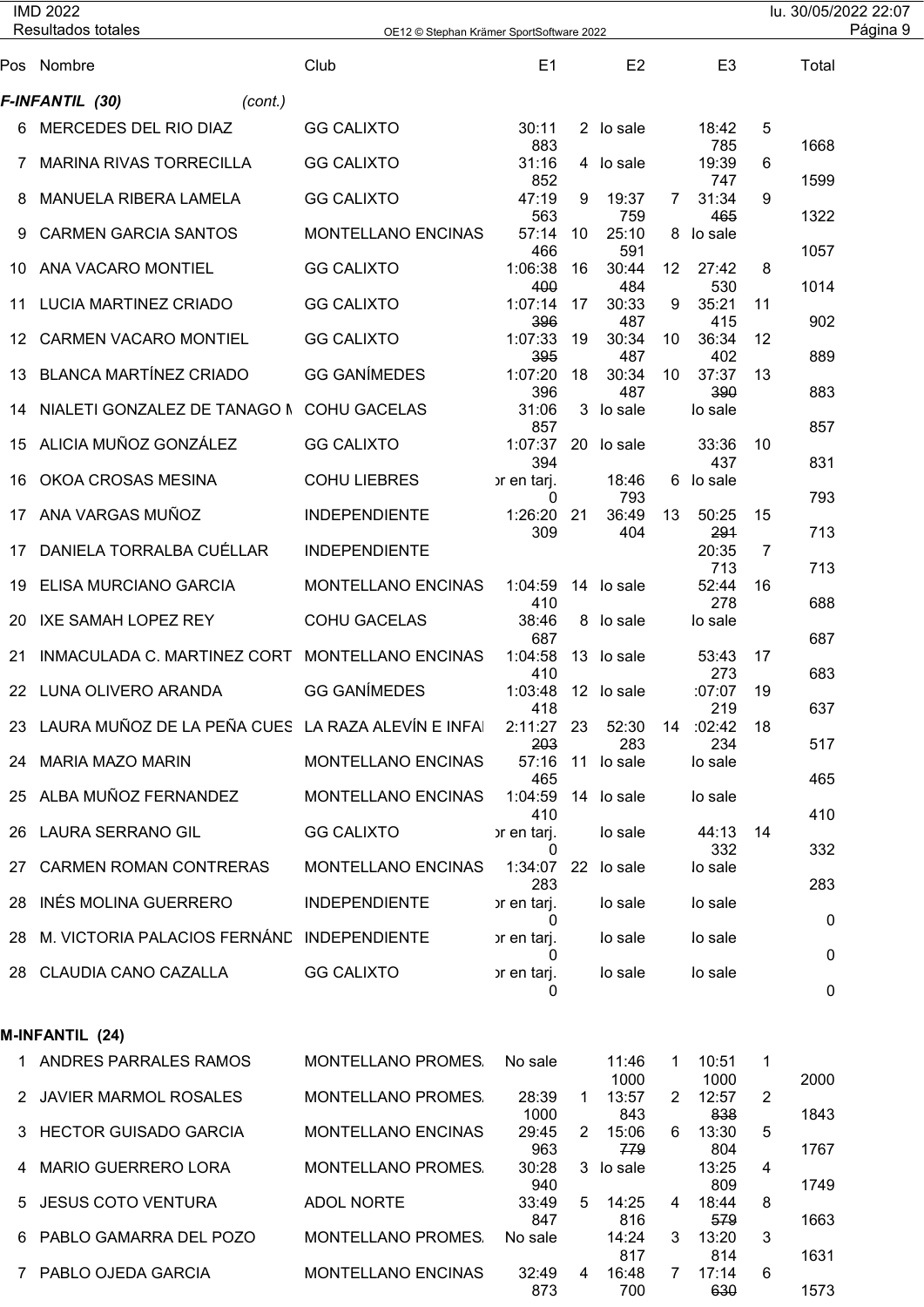|    | <b>IMD 2022</b><br>Resultados totales     | OE12 © Stephan Krämer SportSoftware 2022 |                     |                |                     |    |                     |              | lu. 30/05/2022 22:07<br>Página 10 |
|----|-------------------------------------------|------------------------------------------|---------------------|----------------|---------------------|----|---------------------|--------------|-----------------------------------|
|    | Pos Nombre                                | Club                                     | E <sub>1</sub>      |                | E <sub>2</sub>      |    | E <sub>3</sub>      |              | Total                             |
|    | <b>M-INFANTIL</b> (24)<br>(cont.)         |                                          |                     |                |                     |    |                     |              |                                   |
| 8  | DANIEL MARIN BARRIOS                      | MONTELLANO ENCINAS                       | 57:17<br>500        | 11             | 14:53<br>791        | 5  | 18:18<br>593        | 7            | 1384                              |
| 9  | <b>RUBEN ZAMBRANA ROMERO</b>              | <b>MONTELLANO ENCINAS</b>                | 44:52<br>639        | 6              | 19:34<br>601        | 10 | lo sale             |              | 1240                              |
| 10 | MANUEL CARABALLO ORDUÑA                   | <b>COHU LIEBRES</b>                      | 1:07:38<br>424      | 13             | 18:53<br>623        | 8  | 21:12<br>512        | 9            | 1135                              |
| 11 | ALEJANDRO ALVAREZ FRAU                    | <b>GG GANÍMEDES</b>                      | 1:04:28<br>444      | 12             | 23:09<br>508        | 11 | lo sale             |              | 952                               |
| 12 | ROBERTO SANCHEZ GARCIA                    | <b>MONTELLANO ENCINAS</b>                | 53:58<br>531        | 10             | 32:22<br>364        | 14 | lo sale             |              | 895                               |
| 13 | <b>IGNACIO SANCHEZ ORTIN</b>              | <b>GG GANÍMEDES</b>                      | 1:12:58<br>393      | 15             | 24:27<br>481        | 12 | 35:09<br>309        | 12           | 874                               |
| 14 | <b>ISAAC LARA ALLELY</b>                  | <b>GG GANÍMEDES</b>                      | 1:28:44<br>323      |                | 16 lo sale          |    | 25:07<br>432        | 10           | 755                               |
| 15 | <b>MARCOS AMARILLO BUIZA</b>              | <b>INDEPENDIENTE</b>                     | 45:28<br>630        |                | 7 lo sale           |    | lo sale             |              | 630                               |
| 16 | <b>JOSE LUIS QUIROS DURO</b>              | <b>MONTELLANO ENCINAS</b>                | 45:36<br>628        |                | 8 lo sale           |    | lo sale             |              | 628                               |
| 17 | PIET GONZALEZ-BLANCH                      | <b>INDEPENDIENTE</b>                     |                     |                | 19:22<br>608        | 9  | lo sale             |              | 608                               |
| 18 | PABLO NAVARRETE ROMERO                    | GG IO                                    | 48:14<br>594        |                | 9 lo sale           |    | lo sale             |              | 594                               |
| 19 | FRANCISCO JOSE SÁNCHEZ LÓPI INDEPENDIENTE |                                          | 1:09:50<br>410      |                | 14 lo sale          |    | lo sale             |              | 410                               |
| 20 | FERNANDO RUIZ VIDAL                       | <b>FAMILIA ADOL</b>                      | bandona<br>0        |                | lo sale             |    | 26:52<br>404        | 11           | 404                               |
| 21 | <b>GONZALO GALAN VAZQUEZ</b>              | CD POSEIDÓN - UTRER                      | No sale             |                | 30:26<br>387        | 13 |                     |              | 387                               |
| 22 | <b>JUAN LUNA ESCABIAS</b>                 | <b>GG GANÍMEDES</b>                      | bandona<br>0        |                | lo sale             |    | 44:41<br>243        | 13           | 243                               |
| 23 | <b>JAIRO RUIZ LUMBRERAS</b>               | <b>COHU LIEBRES</b>                      | or en tarj.<br>0    |                | lo sale             |    |                     |              | 0                                 |
|    | 23 PABLO LUNA ESCABIAS                    | <b>GG GANÍMEDES</b>                      | .bandona<br>0       |                | lo sale             |    | lo sale             |              | 0                                 |
|    | F-CADETE (5)                              |                                          |                     |                |                     |    |                     |              |                                   |
| 1. | MARTA GARRIDO DIAZ                        | <b>GG JÚPITER</b>                        | 49:04<br>948        |                | 2 lo sale           |    | 21:27<br>1000       | 1            | 1948                              |
| 2  | LUCIA GUERRERO LORA                       | <b>MONTELLANO PROMES</b>                 | 46:31<br>1000       |                | 1 lo sale           |    | 25:24<br>844        | 3            | 1844                              |
| 3  | <b>MARTA PONCE ROMERO</b>                 | GG IO                                    | 1:05:11<br>714      | 3              | 34:40<br>625        | 2  | 24:12<br>886        | 2            | 1600                              |
| 4  | RAQUEL ALVAREZ FRAU                       | GG IO                                    | 1:12:01<br>646      | 4              | 40:58<br>528        |    | 3 lo sale           |              | 1174                              |
| 5  | <b>ISABEL RAMOS SERRANO</b>               | <b>FAMILIA ADOL</b>                      | No sale             |                | 21:39<br>1000       |    | 1 lo sale           |              | 1000                              |
|    |                                           |                                          |                     |                |                     |    |                     |              |                                   |
|    | M-CADETE (20)<br>1 IVAN PINTO GARCIA      | <b>ADOLINCES</b>                         | 28:26               | 1              | 17:29               | 1  | 18:39               | $\mathbf{1}$ |                                   |
| 2  | JAVIER VALDES ANGULO                      | <b>INDEPENDIENTE</b>                     | 1000                |                | 1000<br>19:09       | 2  | 1000<br>19:07       | 2            | 2000                              |
| 3  | <b>ADRIAN RUFO SANCHEZ</b>                | <b>COHU GACELAS</b>                      | 29:04               | $\overline{2}$ | 913<br>21:37        | 5  | 976<br>22:11        | 4            | 1889                              |
| 4  | PABLO CASTELO RODRIGUEZ                   | <b>ADOL NORTE</b>                        | 978<br>35:49        |                | 809<br>6 lo sale    |    | 841<br>22:22        | 5            | 1819                              |
| 5  | <b>MARC ROMERO GUTIERREZ</b>              | <b>COHU GACELAS</b>                      | 794<br>37:31        | 8              | 20:19               | 3  | 834<br>lo sale      |              | 1628                              |
| 6  | <b>BRUNO MENA LANERO</b>                  | <b>ADOL SUR</b>                          | 758<br>35:19        | 4              | 861<br>21:51        | 6  | 27:05               | 7            | 1619                              |
| 7  | NICOLAS LOBO GALVEZ                       | GG IO                                    | 805<br>40:47        | 10             | 800<br>24:09        | 8  | 689<br>26:06        | 6            | 1605                              |
| 8  | <b>MARCO MORALES HINOJOSA</b>             | GG IO                                    | 697<br>39:48<br>714 | 9              | 724<br>25:29<br>686 | 9  | 715<br>29:25<br>634 | 8            | 1439<br>1400                      |
|    |                                           |                                          |                     |                |                     |    |                     |              |                                   |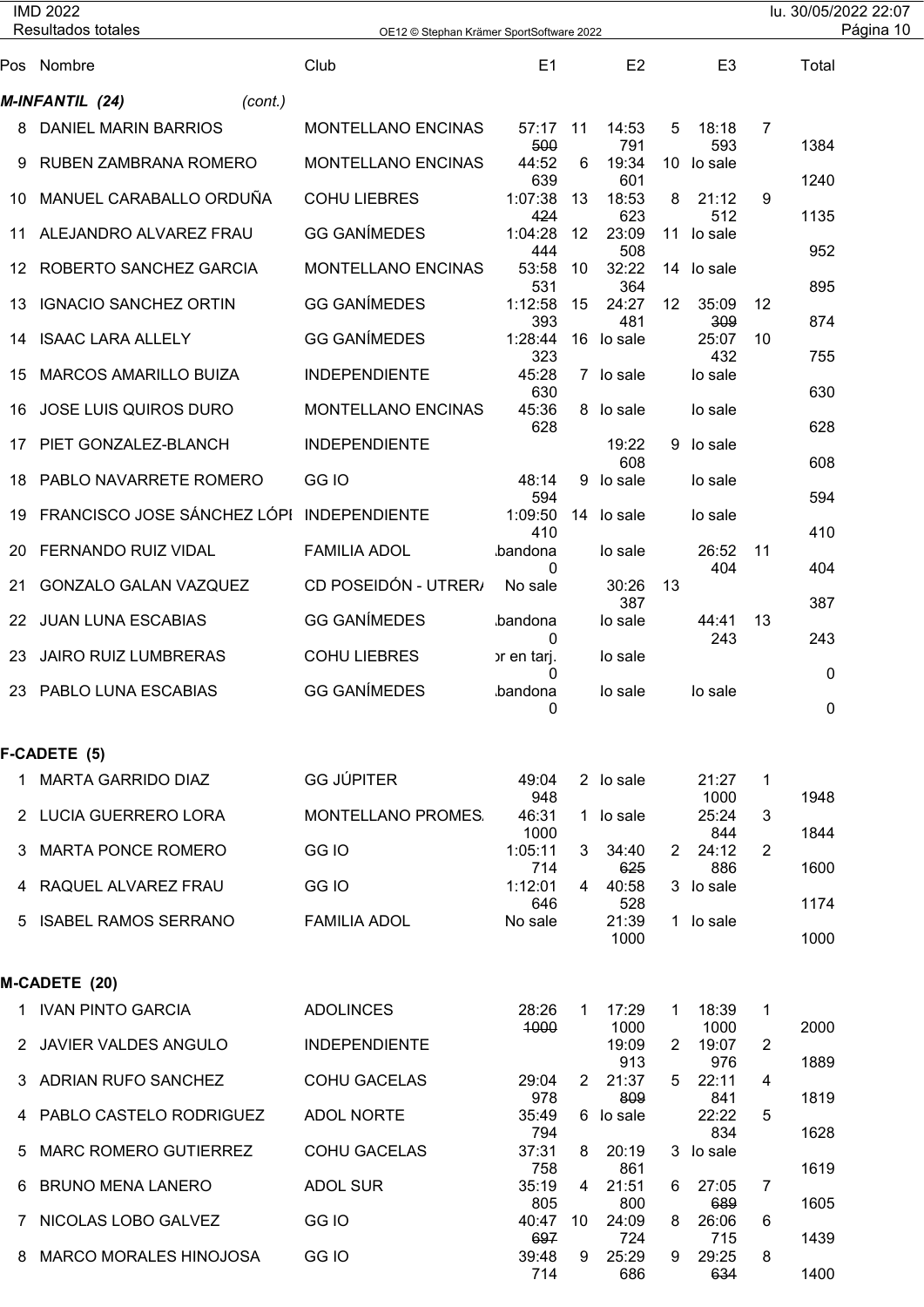|     | <b>IMD 2022</b><br>Resultados totales           | OE12 © Stephan Krämer SportSoftware 2022 |                      |                |                  |              |                  |              | lu. 30/05/2022 22:07<br>Página 11 |  |
|-----|-------------------------------------------------|------------------------------------------|----------------------|----------------|------------------|--------------|------------------|--------------|-----------------------------------|--|
| Pos | Nombre                                          | Club                                     | E <sub>1</sub>       |                | E <sub>2</sub>   |              | E <sub>3</sub>   |              | Total                             |  |
|     | M-CADETE (20)<br>(cont.)                        |                                          |                      |                |                  |              |                  |              |                                   |  |
|     | 9 PEDRO MARÍN RODRÍGUEZ                         | <b>FAMILIA ADOL</b>                      | 43:34<br>653         | 12             | 23:36<br>741     | 7            | lo sale          |              | 1394                              |  |
| 10  | <b>MIGUEL VARA SOLER</b>                        | GG IO                                    | 35:43<br>796         | 5              | lo sale          |              | 31:41<br>589     | 9            | 1385                              |  |
| 11  | <b>DIEGO GARCIA PERAL</b>                       | MONTELLANO JUVENIL-                      | 49:42                | 13             | 30:22<br>576     | 11           | lo sale          |              |                                   |  |
| 12  | <b>MARIO RODAS BRAVO</b>                        | GG <sub>IO</sub>                         | 572<br>1:05:46       | 14             | 39:20            | 12           | 34:01            | 10           | 1148                              |  |
| 13  | JAVIER VALDÉS ANGULO                            | <b>INDEPENDIENTE</b>                     | 432                  |                | 444              |              | 548<br>19:07     | 2            | 992                               |  |
| 14  | <b>MIGUEL MARIN BARRIOS</b>                     | MONTELLANO JUVENIL-                      | 31:44                |                | 3 lo sale        |              | 976<br>lo sale   |              | 976                               |  |
| 15  | ALEJANDRO LARA ALLELY                           | GG IO                                    | 896<br>1:16:12       |                | 15 lo sale       |              | 40:06            | 11           | 896                               |  |
| 16  | ADRIAN GUTIERREZ CISCAR                         | <b>GG JÚPITER</b>                        | 373<br>or en tarj.   |                | 21:33            |              | 465<br>4 lo sale |              | 838                               |  |
| 17  | ALONSO RIVERO RODRIGUEZ                         | <b>FAMILIA ADOL</b>                      | 0<br>36:49           |                | 811<br>7 lo sale |              | lo sale          |              | 811                               |  |
| 18  | ALEJANDRO BRENES BENITEZ                        | CD POSEIDÓN - UTRER                      | 772<br>41:25         |                | 11 lo sale       |              | lo sale          |              | 772                               |  |
| 19  | <b>GONZALO RAMIREZ GOMEZ</b>                    | <b>INDEPENDIENTE</b>                     | 687                  |                | 28:07            | 10           | lo sale          |              | 687                               |  |
| 20  | ROBERTO GONZALEZ JAEN                           | GG <sub>IO</sub>                         | or en tarj.          |                | 622<br>lo sale   |              | lo sale          |              | 622                               |  |
|     |                                                 |                                          | 0                    |                |                  |              |                  |              | 0                                 |  |
|     | F-JUVENIL (8)                                   |                                          |                      |                |                  |              |                  |              |                                   |  |
|     | ALEJANDRA VEGA GONZALEZ                         | MONTELLANO JUVENIL-                      | 46:45<br>759         | 3              | 29:42<br>865     | 5            | 23:22<br>1000    | 1            | 1865                              |  |
| 2   | <b>SANDRA LEON ELICES</b>                       | <b>COHU PANTERAS</b>                     | or en tarj.<br>0     |                | 25:42<br>1000    | 1            | 27:34<br>848     | 2            | 1848                              |  |
| 3   | <b>MARTA TELLEZ BARRERA</b>                     | MONTELLANO JUVENIL-                      | 43:08                | 2              | 25:56<br>991     |              | 2 lo sale        |              |                                   |  |
| 4   | <b>CRISTINA RUFO SANCHEZ</b>                    | <b>COHU PANTERAS</b>                     | 823<br>35:30<br>1000 | 1              | 52:32<br>489     | $7^{\circ}$  | en tarj.<br>0    |              | 1814<br>1489                      |  |
| 5   | ALBA MARTÍN MOÑINO                              | <b>INDEPENDIENTE</b>                     |                      |                | 28:09<br>913     |              | 3 lo sale        |              | 913                               |  |
|     | 6 PAULA RODRIGUEZ CAMPOS                        | <b>COHU HALCONES</b>                     | No sale              |                | 28:36<br>899     |              | 4 lo sale        |              | 899                               |  |
|     | 7 ELISA VILLEGAS FABIAN                         | <b>COHU HALCONES</b>                     | 1:40:00<br>355       | 4              | 51:19<br>501     | 6.           | lo sale          |              | 856                               |  |
| 8.  | MARINA MISAS BERNARDINO                         | <b>ADOLINCES</b>                         | No sale              |                | lo sale          |              | en tarj.<br>0    |              | 0                                 |  |
|     |                                                 |                                          |                      |                |                  |              |                  |              |                                   |  |
|     | M-JUVENIL (7)                                   |                                          |                      |                |                  |              |                  |              |                                   |  |
|     | 1 MARCO RODRIGUEZ RODRIGUEZ MONTELLANO JUVENIL- |                                          | No sale              |                | 21:39<br>1000    | $\mathbf{1}$ | 16:29<br>1000    | 1            | 2000                              |  |
|     | 2 JORGE PEREZ GONZALEZ                          | <b>COHU GACELAS</b>                      | No sale              |                | 21:52<br>990     | 2            | 17:11<br>959     | 2            | 1949                              |  |
| 3   | HUGO MARTIN MUÑOZ                               | <b>COHU HALCONES</b>                     | 41:15<br>973         | $\overline{2}$ | 24:22<br>889     | 3            | 21:36<br>763     | 4            | 1862                              |  |
| 4   | <b>IGNACIO TRIGUEROS SAGRADO</b>                | <b>ADOL REMEDIOS</b>                     | 41:19<br>971         | 3              | 27:20<br>792     |              | 5 en tarj.<br>0  |              | 1763                              |  |
| 5   | ANTONIO MANUEL COTO VENTUF ADOLINCES            |                                          | or en tarj.<br>0     |                | 24:35<br>881     | 4            | 20:54<br>789     | 3            | 1670                              |  |
| 6   | CARLOS ÁLVAREZ JIMÉNEZ                          | <b>INDEPENDIENTE</b>                     | 1:23:41<br>479       | 4              | 39:37<br>546     | 6.           | lo sale          |              | 1025                              |  |
|     | 7 JOSE MENA LANERO                              | <b>ADOL SUR</b>                          | 40:07<br>1000        |                | 1 lo sale        |              | lo sale          |              | 1000                              |  |
|     |                                                 |                                          |                      |                |                  |              |                  |              |                                   |  |
|     | F-SENIOR (24)                                   |                                          |                      |                |                  |              |                  |              |                                   |  |
|     | 1 IRENE GUERRERO PEREZ                          | <b>ADOLINCES</b>                         | 31:19<br>1000        |                | 1 lo sale        |              | 20:39<br>1000    | $\mathbf{1}$ | 2000                              |  |
|     | 2 GARA ROSA DIAZ CARBALLO                       | <b>COHU PANTERAS</b>                     | 36:42<br>853         | 4              | 18:39<br>1000    |              | 1 lo sale        |              | 1853                              |  |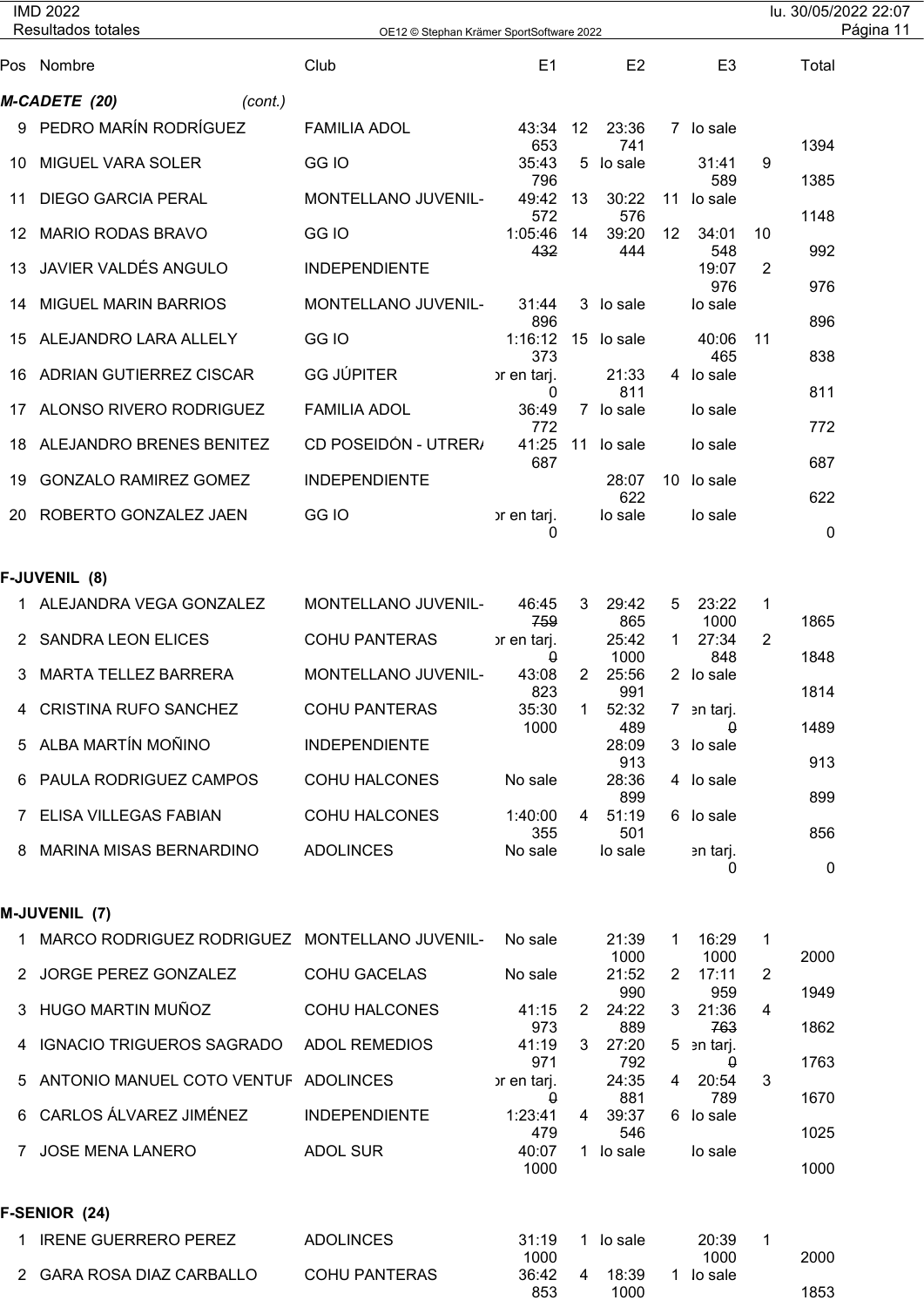|     | <b>IMD 2022</b><br>Resultados totales                       | OE12 © Stephan Krämer SportSoftware 2022 |                |                 |                  |              |                   |                | lu. 30/05/2022 22:07 | Página 12 |
|-----|-------------------------------------------------------------|------------------------------------------|----------------|-----------------|------------------|--------------|-------------------|----------------|----------------------|-----------|
|     | Pos Nombre                                                  | Club                                     | E <sub>1</sub> |                 | E2               |              | E <sub>3</sub>    |                | Total                |           |
|     | F-SENIOR (24)<br>(cont.)                                    |                                          |                |                 |                  |              |                   |                |                      |           |
|     | 3 MARIA JOSE MOLINA PEREZ                                   | <b>ADOL ORIENTA</b>                      | 36:13          |                 | 3 lo sale        |              | 22:23             | 2              |                      |           |
|     | 4 ALEXANDRA SOLÍS MIRANDA                                   | <b>ADOLINCES</b>                         | 865<br>No sale |                 | 19:56            | $\mathbf{2}$ | 923<br>24:18      | 3              | 1788                 |           |
|     | PAULA DOBLADO BLANCO                                        | CD POSEIDÓN - UTRER                      | 43:57          | 5               | 936<br>29:59     |              | 850<br>3 lo sale  |                | 1786                 |           |
|     | FATIMA CASTELO RODRIGUEZ                                    | <b>ADOLINCES</b>                         | 713<br>50:44   | 6               | 622<br>35:12     |              | 5 lo sale         |                | 1335                 |           |
|     | 7 ANA PRESENCIO DEL OLMEDO                                  | <b>ADOL REMEDIOS</b>                     | 617<br>1:37:29 | 10              | 530<br>41:47     | 8            | 42:08             | 6              | 1147                 |           |
| 8   | MARIA PAJARO BLAZQUEZ                                       | <b>ADOL NORTE</b>                        | 321<br>35:21   |                 | 446<br>2 lo sale |              | 490<br>lo sale    |                | 936                  |           |
| 9   | <b>MARTA LEANDRO RICO</b>                                   | <b>COHU PANTERAS</b>                     | 886<br>No sale |                 | en tarj.         |              | 26:06             | 4              | 886                  |           |
| 10. | <b>LAURA HORNISCHER</b>                                     | <b>INDEPENDIENTE</b>                     | 1:10:58        | $\overline{7}$  | 0<br>56:32       |              | 791<br>10 lo sale |                | 791                  |           |
| 11  | IRENE DIEZ DE LA FUENTE                                     | <b>INDEPENDIENTE</b>                     | 441<br>1:11:18 | 8               | 330<br>56:42     |              | 12 lo sale        |                | 771                  |           |
|     | 12 ANGELES LOPES RUIZ                                       | ADOL NORTE                               | 439<br>No sale |                 | 329<br>34:28     |              | 4 lo sale         |                | 768                  |           |
| 13. | LAURA HUELTES VEGA                                          | <b>INDEPENDIENTE</b>                     |                |                 | 541<br>35:48     |              | 6 lo sale         |                | 541                  |           |
| 14  | CONSO DOBLADO BLANCO                                        | CD POSEIDÓN - UTRER, bandona             |                |                 | 521<br>36:20     |              | 7 lo sale         |                | 521                  |           |
| 15  | ESTELA GLORIA LORA GUZMAN                                   | <b>GG JÚPITER</b>                        | 0<br>No sale   |                 | 513<br>lo sale   |              | 41:44             | 5              | 513                  |           |
| 16. | LAURA GARCIA ALVAREZ                                        | CD POSEIDÓN - UTRER, or en tarj.         |                |                 | 54:52            |              | 495<br>9 en tarj. |                | 495                  |           |
|     | 17 RAQUEL GINES NAVAS                                       | CD POSEIDÓN - UTRER                      | 0<br>1:32:29   | 9               | 340<br>lo sale   |              | 0<br>lo sale      |                | 340                  |           |
| 18  | JUDIT GARCÍA VELÁZQUEZ                                      | <b>INDEPENDIENTE</b>                     | 339            |                 | 56:38            |              | 11 lo sale        |                | 339                  |           |
|     | 18 LUCIA JIMÉNEZ SÁNCHEZ                                    | <b>INDEPENDIENTE</b>                     |                |                 | 329<br>56:42     |              | 12 lo sale        |                | 329                  |           |
|     | 20 ANA BELEN UGENA CORNEJO                                  | CD POSEIDÓN - UTRER                      | No sale        |                 | 329<br>57:09     | 14           | lo sale           |                | 329                  |           |
|     | 21 TERESA DEL JUNCO GARCÍA DE (AMIGOS ADOL                  |                                          | 1:37:47        | 11              | 326<br>lo sale   |              | en tarj.          |                | 326                  |           |
| 21  | SOLEDAD VAZQUEZ CHACON                                      | CD POSEIDÓN - UTRER, or en tarj.         | 320            |                 | 58:20            | 15           | 0<br>lo sale      |                | 320                  |           |
| 23  | REBECA RUIZ CAMACHO                                         | <b>COHU HALCONES</b>                     | 0<br>bandona   |                 | 320<br>lo sale   |              | lo sale           |                | 320                  |           |
| 23  | CRISTINA MARIA MANZANO SOTC FUNDACIÓN TUTELAR T or en tarj. |                                          | 0              |                 | lo sale          |              | lo sale           |                | 0                    |           |
|     |                                                             |                                          | 0              |                 |                  |              |                   |                | 0                    |           |
|     | M-SENIOR (30)                                               |                                          |                |                 |                  |              |                   |                |                      |           |
| 1   | <b>JUAN DANIEL IGLESIAS AYLLON</b>                          | <b>MONTELLANO JUVENIL-</b>               | 27:08<br>1000  | 1               | 19:50<br>1000    |              | 1 lo sale         |                | 2000                 |           |
|     | DOMINGO PRIETO DE LA OSA                                    | <b>COHU PANTERAS</b>                     | 33:56<br>800   | 4               | 21:36<br>918     | 4            | 17:18<br>1000     | 1              | 1918                 |           |
| 3   | ANTONIO M. SOLIS MIRANDA                                    | <b>ADOLINCES</b>                         | 29:09<br>931   | 2               | 20:24<br>972     |              | 2 lo sale         |                | 1903                 |           |
| 4   | <b>HUGO GARCIA LOPEZ</b>                                    | <b>ADOL REMEDIOS</b>                     | 36:34<br>742   | 8               | 20:52<br>950     | 3            | 18:44<br>923      | $\overline{2}$ | 1873                 |           |
| 5   | DAVID VILACOBA ARGIBAY                                      | ADOL OESTE                               | 31:43<br>855   | 3               | 23:07<br>858     |              | 7 lo sale         |                | 1713                 |           |
| 6   | JUAN JOSE DURAN OÑA                                         | <b>ADOL ORIENTA</b>                      | 35:57<br>755   | $7^{\circ}$     | 23:54<br>830     |              | 8 lo sale         |                | 1585                 |           |
|     | JOSE JAVIER MORAN CORBACHO GG JÚPITER                       |                                          | 34:13<br>793   |                 | 5 en tarj.<br>0  |              | 23:01<br>752      | 5              | 1545                 |           |
| 8   | PABLO GARCIA SAAVEDRA                                       | <b>ADOL ORIENTA</b>                      | 37:13<br>729   |                 | 9 lo sale        |              | 22:35<br>766      | 4              | 1495                 |           |
| 9   | PABLO DOMINGUEZ BENAVENTE                                   | <b>AMIGOS ADOL</b>                       | 44:29<br>610   | 13 <sup>7</sup> | lo sale          |              | 21:21<br>810      | 3              | 1420                 |           |
| 10  | <b>FRANCISCO MORALES RUIZ</b>                               | CD POSEIDÓN - UTRER                      | 40:16<br>674   | -11             | 28:05<br>706     |              | 9 lo sale         |                | 1380                 |           |
|     |                                                             |                                          |                |                 |                  |              |                   |                |                      |           |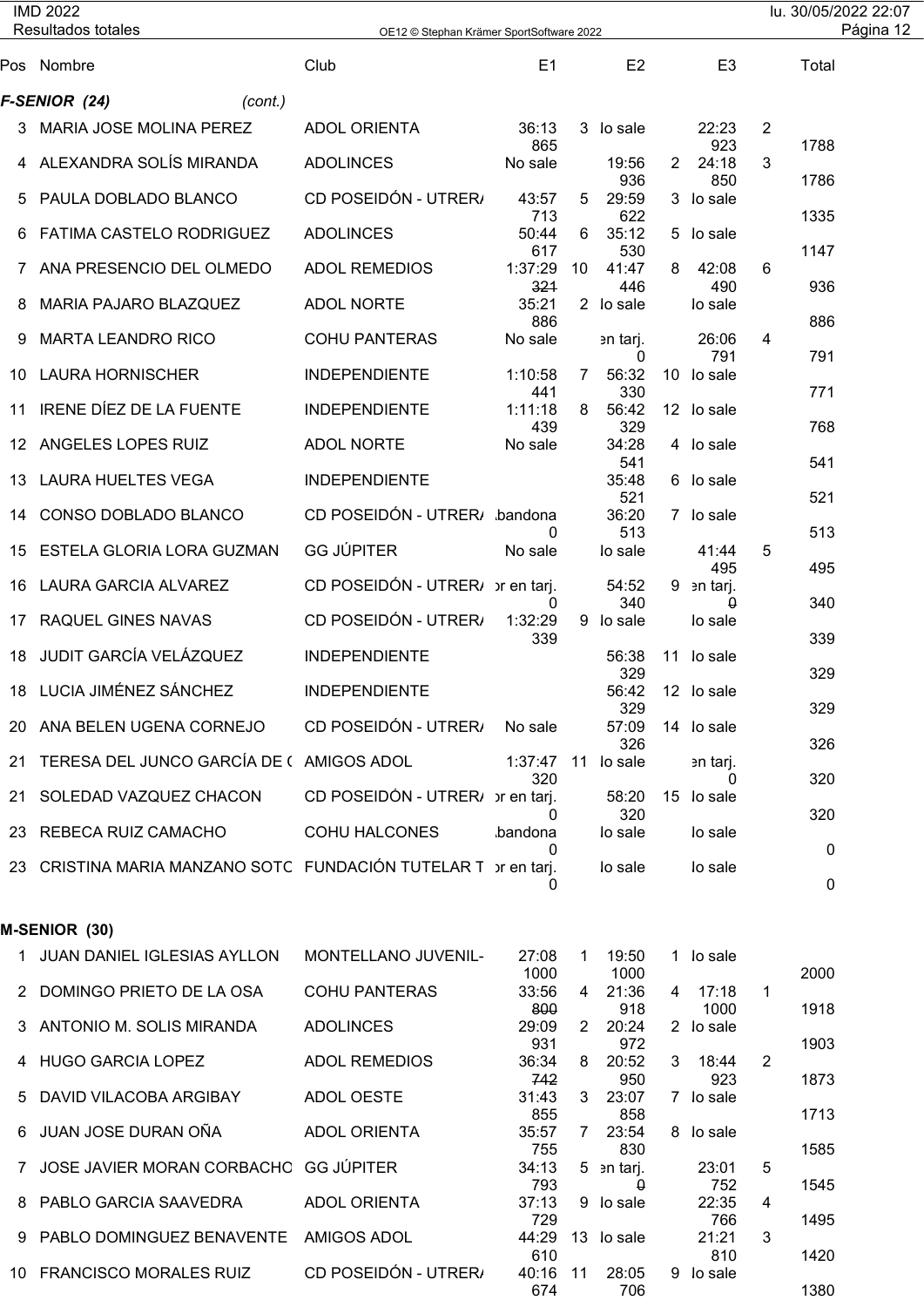|    | <b>IMD 2022</b><br>Resultados totales   | OE12 © Stephan Krämer SportSoftware 2022 |                       |     |                         |                      |                  |                | lu. 30/05/2022 22:07 | Página 13 |
|----|-----------------------------------------|------------------------------------------|-----------------------|-----|-------------------------|----------------------|------------------|----------------|----------------------|-----------|
|    | Pos Nombre                              | Club                                     | E <sub>1</sub>        |     | E2                      |                      | E <sub>3</sub>   |                | Total                |           |
|    | <b>M-SENIOR (30)</b><br>(cont.)         |                                          |                       |     |                         |                      |                  |                |                      |           |
|    | 11 IVAN DOBLADO GARCIA                  | MONTELLANO JUVENIL-                      | 42:16 12              |     | 32:21                   |                      | 11 lo sale       |                |                      |           |
|    | 12 PABLO ALVAREZ FRAU                   | <b>GG HIMALIA</b>                        | 642<br>52:10 14       |     | 613<br>33:58            |                      | 12 lo sale       |                | 1255                 |           |
|    | 13 ALVARO GARCÍA SAAVEDRA               | ADOL SUR                                 | 520<br>No sale        |     | 584<br>21:50            |                      | 5 lo sale        |                | 1104                 |           |
|    | 14 IGNACIO BARTOMEUS ROIG               | <b>GG JÚPITER</b>                        | bandona               |     | 908<br>22:42            |                      | 6 en tarj.       |                | 908                  |           |
|    | 15 JAVIER ÁLVAREZ GUIJARRO              | <b>INDEPENDIENTE</b>                     | 0<br>1:19:53 17       |     | 874<br>50:17            | 14                   | 0<br>37:30       | $\overline{7}$ | 874                  |           |
|    | 16 FERNANDO MOLERO GARCIA               | <b>ADOL REMEDIOS</b>                     | 340<br>1:36:51 21     |     | 394<br>53:32            | 15                   | 461<br>42:41     | 8              | 855                  |           |
|    | 17 JESUS ANTUNEZ BAQUERO                | MONTELLANO JUVENIL-                      | 280<br>35:09          |     | 370<br>6 lo sale        |                      | 405<br>lo sale   |                | 775                  |           |
|    | 18 IVAN RODRIGUEZ BARRIOS               | <b>GG HIMALIA</b>                        | 772<br>1:25:32 20     |     | 46:19                   |                      | 13 lo sale       |                | 772                  |           |
| 19 | <b>EMILIO GINES MORALES</b>             | CD POSEIDÓN - UTRER                      | 317                   |     | 428<br>39:52 10 lo sale |                      | lo sale          |                | 745                  |           |
| 20 | MARIO IBAÑEZ ALCAYNE                    | <b>ADOL OESTE</b>                        | 681<br>No sale        |     | 29:17                   | 10                   | lo sale          |                | 681                  |           |
| 21 | <b>VICTOR GALIANO MARTINEZ</b>          | <b>INDEPENDIENTE</b>                     |                       |     | 677<br>en tarj.         |                      | 27:43            | 6              | 677                  |           |
|    | 22 CARMINE STAIANO                      | <b>GG HIMALIA</b>                        | 1:10:08               | 15  | 0<br>en tarj.           |                      | 624<br>lo sale   |                | 624                  |           |
|    | 23 LUIS GOMEZ PEñALVER                  | <b>ADOL ORIENTA</b>                      | 387<br>1:18:51        |     | 0<br>16 lo sale         |                      | lo sale          |                | 387                  |           |
|    | 24 PAUL OSIANDER                        | <b>INDEPENDIENTE</b>                     | 344<br>1:24:05        |     | 18 lo sale              |                      | lo sale          |                | 344                  |           |
|    | 25 VALTER HAMBERGER                     | <b>INDEPENDIENTE</b>                     | 323<br>1:25:08        |     | 19 lo sale              |                      | lo sale          |                | 323                  |           |
|    | 26 SANTIAGO HIDALGO ZUMETA              | ADOL NOROESTE                            | 319<br>bandona        |     | lo sale                 |                      | lo sale          |                | 319                  |           |
|    | 26 ADRIAN LUQUE SANCHEZ                 | <b>ADOL ORIENTA</b>                      | 0<br>bandona          |     | lo sale                 |                      | lo sale          |                | 0                    |           |
| 26 | <b>IGNACIO RUIZ NOVO</b>                | <b>FUNDACION TUTELAR T</b>               | 0<br>bandona          |     | lo sale                 |                      | lo sale          |                | 0                    |           |
| 26 | JAIME TRIGUEROS SAGRADO                 | <b>ADOL REMEDIOS</b>                     | 0<br>or en tarj.      |     | lo sale                 |                      | lo sale          |                | 0                    |           |
|    | 26 PABLO RODRIGUEZ SANCHEZ              | <b>COHU PANTERAS</b>                     | 0<br>or en tari.<br>0 |     | lo sale                 |                      | lo sale          |                | 0<br>0               |           |
|    | F-VETERANAS 35 (49)                     |                                          |                       |     |                         |                      |                  |                |                      |           |
| 1  | ROSA MARÍA CORREA CAVA                  | <b>COHU PANTERAS</b>                     | No sale               |     | 21:00                   | $\mathbf{1}$         | 21:29            | 1              |                      |           |
|    | MARIA JOSE MARTIN BONILLA               | MONTELLANO VETERAN                       | 40:56                 | 1.  | 1000<br>22:26           | $\mathbf{2}^{\circ}$ | 1000<br>24:35    | $\overline{2}$ | 2000                 |           |
| 3  | INMACULADA RODRÍGUEZ SOTO               | AMIGOS ADOL                              | 1000<br>43:46         |     | 936<br>5 lo sale        |                      | 874<br>25:29     | 3              | 1936                 |           |
|    | ROSARIO RODRIGUEZ ORTIZ                 | MONTELLANO VETERAN                       | 935<br>42:00          | 2   | 26:10                   | 5                    | 843<br>29:38     | 6              | 1778                 |           |
| 5  | MARIA VICTORIA CASCAJO ALMEI GG HIMALIA |                                          | 975<br>47:24          | 7   | 803<br>25:52            |                      | 725<br>4 lo sale |                | 1778                 |           |
| 6  | <b>ELISA ABRIL PERY</b>                 | <b>ADOL ORIENTA</b>                      | 864<br>No sale        |     | 812<br>26:20            | 6                    | 26:41            | 4              | 1676                 |           |
| 7  | MARIA DEL MAR BLANQUER ROS! GG HIMALIA  |                                          | 48:14                 | 8   | 797<br>28:51            |                      | 805<br>8 lo sale |                | 1602                 |           |
| 8  | MARIA BELEN SANCHEZ HUMANE GG HIMALIA   |                                          | 849<br>or en tarj.    |     | 728<br>27:22            | $7^{\circ}$          | 27:40            | 5              | 1577                 |           |
| 9  | LUCIA SANCHEZ FERNANDEZ                 | <b>COHU GUEPARDOS</b>                    | 0<br>53:44            | 10  | 767<br>31:40            | 14                   | 777<br>34:30     | 10             | 1544                 |           |
| 10 | MARIANGELES RODRIGUEZ BELLI AMIGOS ADOL |                                          | 762<br>56:10<br>729   | 13  | 663<br>30:49<br>681     | 11                   | 623<br>lo sale   |                | 1425<br>1410         |           |
| 11 | ELENA HOLGUIN CAMPA                     | <b>GG HIMALIA</b>                        | 50:41<br>808          | 9   | 35:14<br>596            | 19                   | 41:30<br>518     | 12             | 1404                 |           |
|    | 12 SILVIA TUBIO FERNÁNDEZ               | <b>COHU GUEPARDOS</b>                    | 1:01:15<br>668        | -15 | 29:29<br>712            | 9                    | 32:37<br>659     | 9              | 1380                 |           |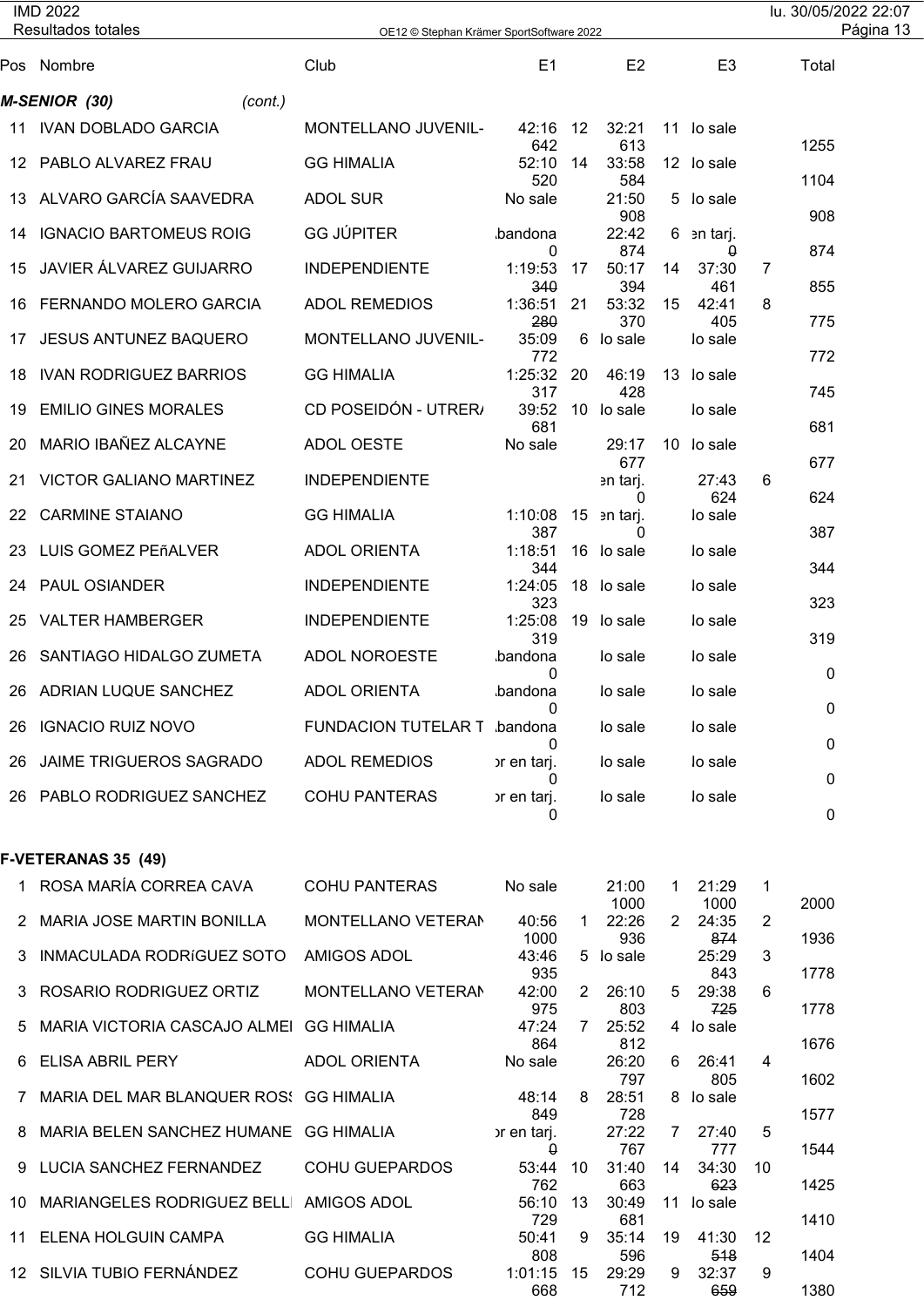|     | <b>IMD 2022</b><br>Resultados totales                          | OE12 © Stephan Krämer SportSoftware 2022 |                           |    |                   |                   |                 |    | lu. 30/05/2022 22:07<br>Página 14 |
|-----|----------------------------------------------------------------|------------------------------------------|---------------------------|----|-------------------|-------------------|-----------------|----|-----------------------------------|
|     | Pos Nombre                                                     | Club                                     | E <sub>1</sub>            |    | E <sub>2</sub>    |                   | E <sub>3</sub>  |    | Total                             |
|     | F-VETERANAS 35 (49)<br>(cont.)                                 |                                          |                           |    |                   |                   |                 |    |                                   |
|     | 13 ANA MARÍA COZAR MORENO                                      | MONTELLANO VETERAN                       | No sale                   |    | 32:18<br>650      | 15                | 29:41<br>724    | 7  | 1374                              |
|     | 14 MARIA DEL MAR ROSALES JIMENI MONTELLANO VETERAN or en tarj. |                                          |                           |    | 31:11             | 12                | 31:46<br>676    | 8  |                                   |
| 15  | ISABEL Mª PERAL LÓPEZ                                          | <b>INDEPENDIENTE</b>                     | 0<br>1:04:28              | 16 | 673<br>35:12      | 18                |                 |    | 1349                              |
| 16. | ISABEL MARIA TORRES DELGADC CD POSEIDÓN - UTRER                |                                          | 635<br>1:13:43            | 22 | 597<br>31:33      |                   | 13 lo sale      |    | 1232                              |
| 17  | ROSARIO BARRERA AZOGUE                                         | MONTELLANO VETERAN                       | 555<br>1:05:34            | 17 | 666<br>38:27      | $22 \overline{ }$ | lo sale         |    | 1221                              |
| 18  | FATIMA RODRIGUEZ LAGUNA                                        | ADOL SUR                                 | 624<br>1:13:34            | 21 | 546<br>35:50      | 20                | :01:21          | 19 | 1170                              |
| 19  | ROCIO PONCE VAZQUEZ                                            | CD POSEIDÓN - UTRER                      | 556<br>1:10:11            |    | 586<br>18 lo sale |                   | 350<br>43:59    | 13 | 1142                              |
| 20  | CONSOLACION ZABALA ESPIÑEIR ALEVÍN UTRERA - CD P(              |                                          | 583<br>1:10:13            |    | 19 lo sale        |                   | 488<br>45:54    | 15 | 1071                              |
| 21  | MARIA DEL CARMEN VIDAL PAREI AMIGOS ADOL                       |                                          | 583<br>1:13:43            |    | 22 lo sale        |                   | 468<br>44:20    | 14 | 1051                              |
| 22  | CARLOTA ORTIN GARCIA                                           | <b>GG LEDA</b>                           | 555<br>1:27:15<br>469     | 24 | 38:30             | -23               | 485<br>:00:12   | 17 | 1040                              |
| 23  | MARIA DOLORES PONCE VAZQUE CD POSEIDÓN - UTRER/                |                                          | 1:10:16                   | 20 | 545<br>ndona      |                   | 357<br>50:40    | 16 | 1014                              |
| 24  | ROCIO RODRIGUEZ AGUILERA                                       | <b>ADOL SUR</b>                          | 583<br>42:32<br>962       |    | 0<br>3 lo sale    |                   | 424<br>lo sale  |    | 1007<br>962                       |
| 25  | <b>GEMA PARRALO BAYO</b>                                       | <b>ADOL NOROESTE</b>                     | 43:17<br>946              |    | 4 en tarj.        |                   | lo sale         |    | 946                               |
| 26  | <b>ESTHER ABRIL PERY</b>                                       | <b>ADOL ESTE</b>                         | No sale                   |    | 0<br>22:27<br>935 |                   | 3 en tarj.<br>0 |    | 935                               |
| 27  | MARÍA DOLORES MÍGUEZ ANZUG INDEPENDIENTE                       |                                          | 43:50<br>934              |    | 6 lo sale         |                   | lo sale         |    | 934                               |
| 28  | PATRICIA CUESTA BARCO                                          | LA RAZA VETERANOS A                      | 1:47:06<br>382            |    | 26 lo sale        |                   | :01:01<br>352   | 18 | 734                               |
|     | 29 MARIA SANCHEZ MUÑOZ                                         | C.D. HIJOS DEL VIENTO                    | 55:50<br>733              |    | 11 lo sale        |                   | lo sale         |    | 733                               |
|     | 30 IRENE RODRIGUEZ SEGARRA                                     | <b>COHU HALCONES</b>                     | 56:00<br>731              |    | 12 lo sale        |                   | lo sale         |    | 731                               |
|     | 31 NARCISA MARTÍNEZ MARTÍNEZ                                   | LA RAZA VETERANOS A                      | No sale                   |    | 30:18<br>693      | 10                | lo sale         |    | 693                               |
| 32  | <b>MARIA DOLORES FRAU GARCIA</b>                               | <b>GG LEDA</b>                           | 1:00:45 14 lo sale<br>674 |    |                   |                   | lo sale         |    | 674                               |
| 33  | <b>GERTRUDIS RAMOS SANCHEZ</b>                                 | MONTELLANO VETERAN                       | No sale                   |    | 33:24<br>629      |                   | 16 lo sale      |    | 629                               |
| 34  | MARIA ISABEL GARCIA DE SORIA LA RAZA VETERANOS B               |                                          | bandona<br>0              |    | 33:56<br>619      |                   | 17 lo sale      |    | 619                               |
|     | 35 LIDIA MOLINA LOPEZ                                          | ADOL OESTE                               | No sale                   |    | 37:23<br>562      | 21                | lo sale         |    | 562                               |
| 36. | MARIA DEL CARMEN LORA EGEA                                     | MONTELLANO VETERAN                       | No sale                   |    | lo sale           |                   | 40:31<br>530    | 11 | 530                               |
| 37  | <b>GALA JIMMENEZ ASIAIN</b>                                    | <b>ADOL ESTE</b>                         | No sale                   |    | 41:14<br>509      | 24                | lo sale         |    | 509                               |
|     | 38 NURIA CASCAJO ALMENARA                                      | <b>GG HIMALIA</b>                        | 1:31:30<br>447            | 25 | lo sale           |                   | lo sale         |    | 447                               |
|     | 39 ALICIA CRIADO CARMONA                                       | <b>GG LEDA</b>                           | en hecho<br>0             |    | 48:15<br>435      | 25                | lo sale         |    | 435                               |
|     | 40 TUULIKKI SALMINEN PAÏVI                                     | LA RAZA VETERANOS A                      | bandona<br>0              |    | 50:04<br>419      |                   | 26 lo sale      |    | 419                               |
| 41  | ALMA AVILÉS                                                    | <b>INDEPENDIENTE</b>                     | No sale                   |    | 51:22<br>409      | 27                | lo sale         |    | 409                               |
|     | 42 NOELIA BARRO MONTAÑO                                        | CD POSEIDÓN - UTRER                      | 1:57:37<br>348            | 27 | lo sale           |                   | en tarj.<br>0   |    | 348                               |
|     | 43 ROSA TORRESCUSA GONZALEZ                                    | <b>COHU GUEPARDOS</b>                    | No sale                   |    | :05:17<br>322     | 28                | lo sale         |    | 322                               |
| 44  | <b>TERESA VENTURA RODRIGUEZ</b>                                | ADOL NOROESTE                            | bandona<br>0              |    | :11:24<br>294     | -29               | lo sale         |    | 294                               |
| 45  | MARIA GEMA CHACON CRESPINC COHU COYOTES                        |                                          | No sale                   |    | lo sale           |                   | en tarj.<br>0   |    | 0                                 |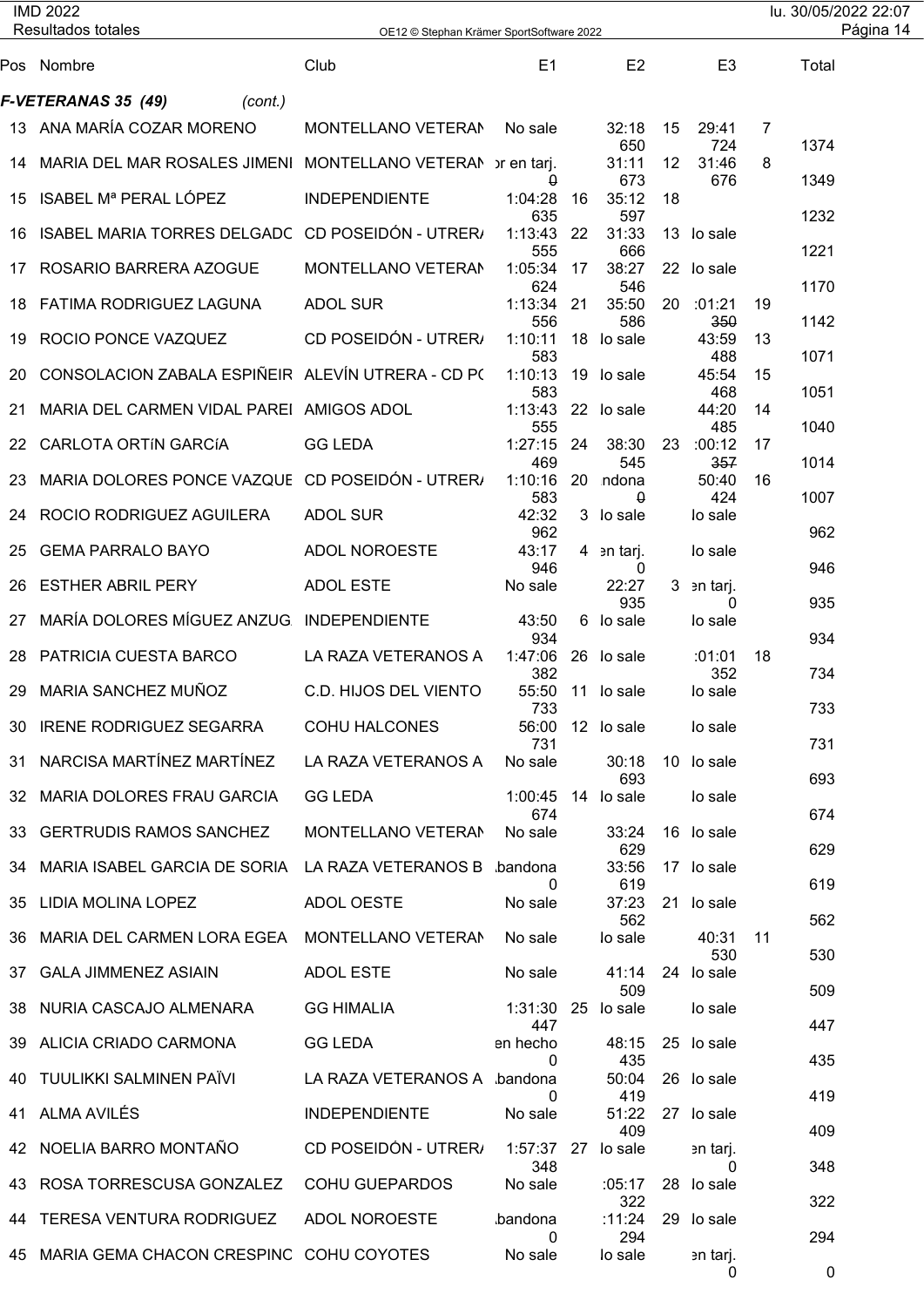|     | <b>IMD 2022</b><br>Resultados totales                          | OE12 © Stephan Krämer SportSoftware 2022 |                           |                |                     |                      |                   |                | lu. 30/05/2022 22:07 | Página 15 |
|-----|----------------------------------------------------------------|------------------------------------------|---------------------------|----------------|---------------------|----------------------|-------------------|----------------|----------------------|-----------|
| Pos | Nombre                                                         | Club                                     | E1                        |                | E <sub>2</sub>      |                      | E <sub>3</sub>    |                | Total                |           |
|     | F-VETERANAS 35 (49)<br>(cont.)                                 |                                          |                           |                |                     |                      |                   |                |                      |           |
|     | 45 EUGENIA FERNANDEZ RUIZ                                      | <b>DESORIENTAOS</b>                      | or en tarj.<br>$^{(1)}$   |                | lo sale             |                      | lo sale           |                | 0                    |           |
| 45  | MARIA JESUS ALVAREZ MORON                                      | ADOL OESTE                               | or en tarj.               |                | lo sale             |                      | lo sale           |                |                      |           |
| 45  | <b>MARTA LANCHARRO ALBERTI</b>                                 | <b>GG HIMALIA</b>                        | 0<br>bandona<br>0         |                | lo sale             |                      | lo sale           |                | 0                    |           |
| 45  | PATRICIA MARTIN REMUJO                                         | LA RAZA VETERANOS A                      | No sale                   |                | ndona<br>0          |                      | lo sale           |                | 0<br>0               |           |
|     | M-VETERANOS 35 (57)                                            |                                          |                           |                |                     |                      |                   |                |                      |           |
| 1   | FRANCISCO ALBERT HOLGUIN CA GG JÚPITER                         |                                          | 30:16                     | 1              | 17:01               | 1                    | 16:40             | 1              |                      |           |
| 2   | DANIEL RUFO CONTRERAS                                          | <b>COHU GUEPARDOS</b>                    | 4000<br>33:58             | $\overline{2}$ | 1000<br>19:54       | 6                    | 1000<br>20:17     | $\overline{2}$ | 2000                 |           |
| 3   | ALBERTO ESCRIVA DE ROMANÍ C                                    | MONTELLANO VETERAN                       | 891<br>37:21              | 3              | 855<br>19:08        |                      | 822<br>4 en tarj. |                | 1746                 |           |
|     | <b>JOSE CARABALLO VERA</b>                                     | <b>COHU GUEPARDOS</b>                    | 810                       |                | 889<br>18:45        | $\mathbf{2}^{\circ}$ | 0<br>22:57        | 4              | 1699                 |           |
| 5   | ANDRES PARRALES ARCENEGUI                                      | MONTELLANO VETERAN                       | No sale                   |                | 908<br>19:46        | 5                    | 726<br>22:48      | 3              | 1634                 |           |
| 6   | SERGIO RODRIGUEZ ORTIZ                                         | MONTELLANO VETERAN                       | 40:08                     | 5              | 861<br>23:08        | 8                    | 731               |                | 1592                 |           |
|     | <b>GREGORIO ALVAREZ MORON</b>                                  | ADOL OESTE                               | 754<br>42:18              | 6              | 736<br>23:23        |                      | 10 lo sale        |                | 1490                 |           |
|     | <b>CARLOS AMARILLO FERNÁNDEZ</b>                               | <b>INDEPENDIENTE</b>                     | 716<br>42:25              | 7              | 728<br>24:14<br>702 | 18                   | 28:14             | $\overline{7}$ | 1444                 |           |
| 8   | FERNANDO PESO LÓPEZ                                            | <b>ADOL ORIENTA</b>                      | 714<br>43:30<br>696       | 8              | 23:38<br>720        |                      | 590<br>13 lo sale |                | 1416                 |           |
| 10  | EMILIO JOSE DOBLADO ARENAL                                     | MONTELLANO VETERAN                       | 38:58                     | 4              | 26:56               |                      | 23 lo sale        |                | 1416                 |           |
| 11  | JUAN ANTONIO ROLDÁN AYUSO                                      | <b>INDEPENDIENTE</b>                     | 777<br>or en tarj.        |                | 632<br>21:16        | $7^{\circ}$          | 27:28             | 5              | 1409                 |           |
|     | 12 ALEJANDRO HOYA BARQUÍN                                      | <b>GG HIMALIA</b>                        | θ<br>47:19<br>640         | 11             | 800<br>23:34        |                      | 607<br>12 lo sale |                | 1407                 |           |
|     | 13 LUIS DOMINGUEZ ROMERO                                       | ADOL OESTE                               | 48:35                     | 14             | 722<br>23:44        | 14                   | 28:09             | 6              | 1362                 |           |
|     | 14 ANTONIO MÁRQUEZ OLIVER                                      | <b>INDEPENDIENTE</b>                     | 623<br>43:51              | 9              | 717<br>27:21<br>622 | 25                   | 592<br>28:21      | 8              | 1340                 |           |
|     | 15 JORGE DÍAZ HIDALGO                                          | <b>AMIGOS ADOL</b>                       | 690<br>52:44 19           |                | 23:21               | 9                    | 588<br>29:18      | 12             | 1312                 |           |
|     | 16 ROBERTO RUIZ AMIGO                                          | ADOL OESTE                               | 574<br>48:43 16<br>621    |                | 729<br>25:39<br>663 |                      | 569<br>21 lo sale |                | 1303<br>1284         |           |
|     | 17 LEONIDAS DE LOS REYES LARA COHU COYOTES                     |                                          | No sale                   |                | 24:05<br>707        | 16                   | 29:14<br>570      | $-11$          | 1277                 |           |
|     | 17 ANTONIO MANUEL ROMERO ARIS CD POSEIDÓN - UTRER/             |                                          | 53:52 20<br>562           |                | 23:48<br>715        |                      | 15 lo sale        |                | 1277                 |           |
| 19  | MIGUEL ANGEL BRENES CASERO CD POSEIDÓN - UTRER                 |                                          | 55:37 21<br>544           |                | 25:11<br>676        |                      | 19 lo sale        |                | 1220                 |           |
|     | 20 LUIS FERNÁNDEZ LUQUE LA RAZA VETERANOS B bandona            |                                          | 0                         |                | 27:22<br>622        | 26                   | 29:51<br>558      | - 14           | 1180                 |           |
|     | 21 EDUARDO GAMARRA ROMERO                                      | MONTELLANO VETERAN                       | 50:20 17<br>601           |                | 30:32<br>557        | 32                   | 38:29<br>433      | 21             | 1158                 |           |
|     | 22 DAVID MUÑOZ DE LA PEÑA SEQU LA RAZA VETERANOS A or en tarj. |                                          | $\Omega$                  |                | 30:37<br>556        | 33                   | 28:52<br>577      | 9              | 1133                 |           |
|     | 22 JOSE MARIA GARCIA RODRIGUEZ LA RAZA VETERANOS B             |                                          | No sale                   |                | 30:37<br>556        | 33                   | 28:54<br>577      | 10             | 1133                 |           |
|     | 24 JOSE ANGEL PAREDES DELGADC ADOL ORIENTA                     |                                          | $1:04:32$ 24<br>469       |                | 28:41<br>593        |                      | 28 lo sale        |                | 1062                 |           |
|     | 25 ANTONIO MARTINEZ VALDERAS                                   | COHU COYOTES                             | or en tarj.<br>0          |                | 30:23<br>560        | 30                   | 33:19<br>500      | 16             | 1060                 |           |
|     | 26 FRANCISCO JAVIER ROMERO LAN LA RAZA VETERANOS A             |                                          | 1:09:29 28<br>436         |                | 29:52<br>570        | 29                   | 35:26<br>470      | 18             | 1040                 |           |
|     | 27 ISRAEL MAQUEDA TORRES CD POSEIDÓN - UTRER/                  |                                          | 1:09:26 27 lo sale<br>436 |                |                     |                      | 29:49<br>559      | 13             | 995                  |           |
|     | 28 VICTOR ALVAREZ SOLANO                                       | <b>GG LEDA</b>                           | 1:08:09 25<br>444         |                | 31:07<br>547        |                      | 35 lo sale        |                | 991                  |           |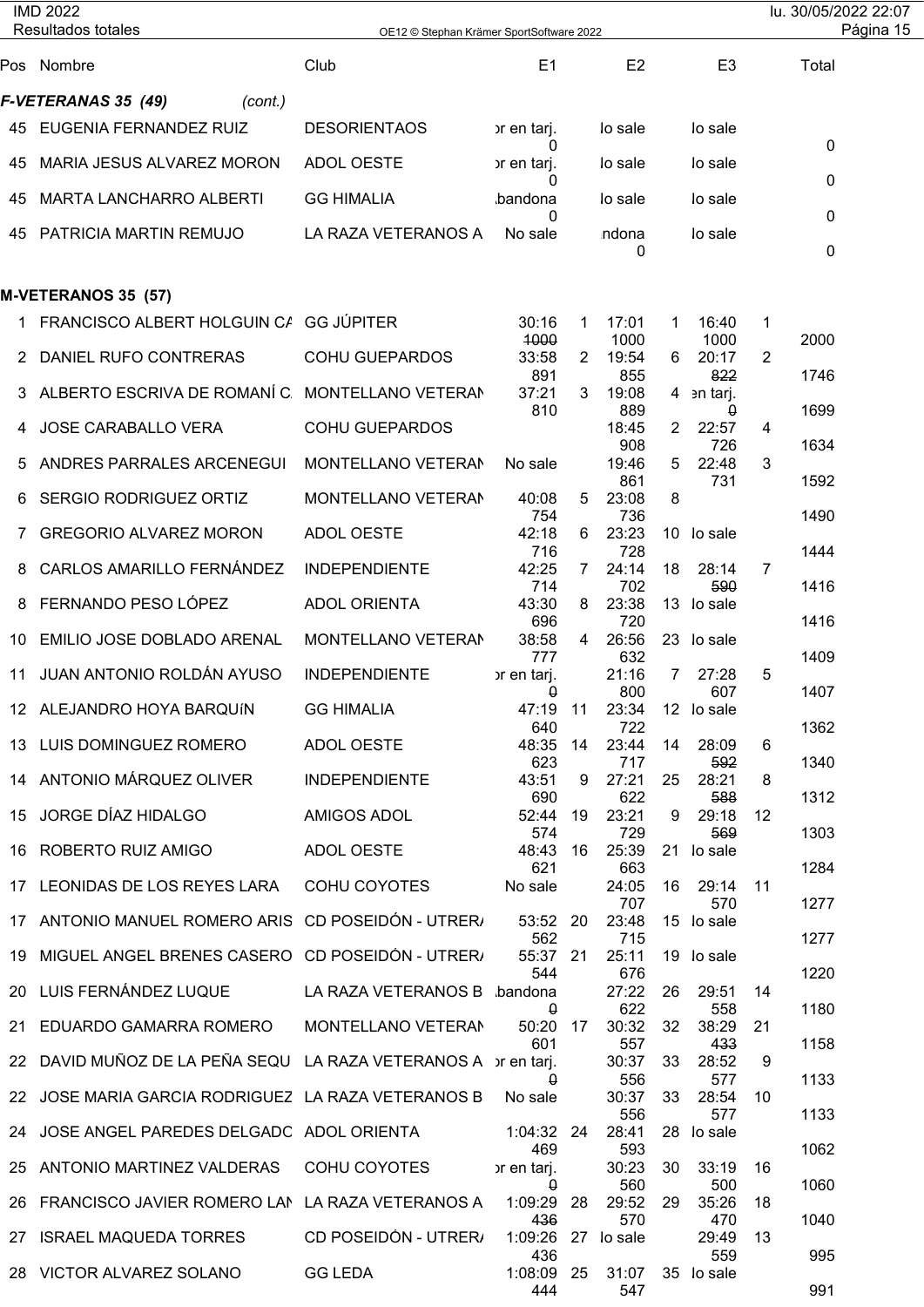|     | <b>IMD 2022</b><br>Resultados totales            | OE12 © Stephan Krämer SportSoftware 2022 |                         |    |                      |                |                                   |              | lu. 30/05/2022 22:07 | Página 16 |
|-----|--------------------------------------------------|------------------------------------------|-------------------------|----|----------------------|----------------|-----------------------------------|--------------|----------------------|-----------|
|     | Pos Nombre                                       | Club                                     | E <sub>1</sub>          |    | E2                   |                | E <sub>3</sub>                    |              | Total                |           |
|     | M-VETERANOS 35 (57)<br>(cont.)                   |                                          |                         |    |                      |                |                                   |              |                      |           |
|     | 29 GONZALO GALAN SANCHEZ                         | CD POSEIDÓN - UTRER, No sale             |                         |    | 30:25<br>559         | 31             | 39:59<br>417                      | 22           | 976                  |           |
|     | 30 PABLO LUNA VELASCO                            | <b>GG LEDA</b>                           | $1:08:21$ 26<br>443     |    | lo sale              |                | 31:44<br>525                      | 15           | 968                  |           |
| 31. | JORGE SANCHEZ FRANCES                            | <b>GG LEDA</b>                           | 1:11:10 29<br>425       |    | 31:23<br>542         | 36             | Desc.<br>0                        |              | 967                  |           |
|     | 32 MAURICE DE CORK                               | <b>COHU GUEPARDOS</b>                    | or en tarj.<br>$\theta$ |    | 35:50<br>475         | 38             | 34:44<br>480                      | 17           | 955                  |           |
|     | 33 RUBÉN MARTÍNEZ ÁLVAREZ                        | <b>GG LEDA</b>                           | 1:02:39 23<br>483       |    | 36:10<br>471         | 39             | 37:18<br>447                      | 20           | 954                  |           |
|     | 34 JOAQUIN MALPICA PEINADO                       | CD POSEIDÓN - UTRER, or en tarj.         | 0                       |    | 36:23<br>468         | 40             | 35:57<br>464                      | 19           | 932                  |           |
|     | 35 LUIS MANUEL GOMEZ GARCIA                      | <b>ADOL ESTE</b>                         | No sale                 |    | 19:00<br>896         | 3              |                                   |              | 896                  |           |
|     | 36 FERNANDO LOZANO GONZALEZ                      | <b>INDEPENDIENTE</b>                     | 1:21:30 30<br>371       |    | 35:12<br>483         |                | 37 lo sale                        |              | 854                  |           |
|     | 37 RAUL GARCIA FERNANDEZ                         | <b>COHU PANTERAS</b>                     | No sale                 |    | 23:33<br>723         |                | 11 $\cdot$ n tarj.<br>$\mathbf 0$ |              | 723                  |           |
|     | 38 PEDRO TELLEZ VARGAS                           | MONTELLANO VETERAN or en tarj.           | 0                       |    | 24:13<br>703         |                | 17 lo sale                        |              | 703                  |           |
|     | 39 FRANCISCO JAVIER DIAZ CASTILL ADOL ORIENTA    |                                          |                         |    | 25:38<br>664         |                | 20 lo sale                        |              | 664                  |           |
|     | 40 FRANCISCO JAVIER ALCÁZAR AG INDEPENDIENTE     |                                          | 45:45 10<br>662         |    | lo sale              |                | lo sale                           |              | 662                  |           |
| 41  | GABRIEL RODRIGUEZ ALBERICH ADOL OESTE            |                                          | No sale                 |    | 26:14<br>649         |                | 22 lo sale                        |              | 649                  |           |
|     | 42 ANTONIO COTO CABRERA                          | ADOL NORTE                               | 633                     |    | 47:48 12 lo sale     |                | en tarj.<br>0                     |              | 633                  |           |
|     | 43 PEDRO ABELLÁN RÓDENAS                         | LA RAZA VETERANOS A                      | No sale                 |    | 27:13<br>625         |                | 24 lo sale                        |              | 625                  |           |
|     | 44 JAVIER AYALA DIOSDADO                         | ADOL OESTE                               | 624                     |    | 48:32 13 lo sale     |                | lo sale                           |              | 624                  |           |
|     | 45 JUAN LUIS GARRIDO DURAN                       | <b>GG LEDA</b>                           | 622                     |    | 48:38 15 lo sale     |                | lo sale                           |              | 622                  |           |
|     | 46 JOSE MANUEL GALVEZ FLORES                     | <b>COHU GUEPARDOS</b>                    | or en tarj.<br>0        |    | 27:26<br>620         | 27             | lo sale                           |              | 620                  |           |
|     | 47 ALEXANDER CIFUENTES PEREZ                     | <b>INDEPENDIENTE</b>                     | 51:41<br>586            | 18 | lo sale              |                | lo sale                           |              | 586                  |           |
|     | 48 ENRIQUE RODRIGUEZ ORTIZ                       | MONTELLANO VETERAN                       | 58:08<br>521            | 22 | lo sale              |                | lo sale                           |              | 521                  |           |
|     | 49 FERNANDO ROMERO RUIZ                          | LA RAZA VETERANOS B                      | bandona<br>0            |    | 55:32<br>306         | 41             | :35:06<br>175                     | 24           | 481                  |           |
| 50  | AGUSTÍN MÁRQUEZ                                  | <b>INDEPENDIENTE</b>                     |                         |    |                      |                | 42:29<br>392                      | 23           | 392                  |           |
| 51  | SEBASTIÁN SÁNCHEZ STABULAR INDEPENDIENTE         |                                          | 1:55:46 31<br>261       |    | lo sale              |                | lo sale                           |              | 261                  |           |
|     | 52 ANDRES MUNUERA GONZALEZ                       | <b>ADOL ESTE</b>                         |                         |    | en tarj.<br>$\Omega$ |                | lo sale                           |              | 0                    |           |
| 52  | <b>JULIO TORRES TORRELO</b>                      | LA RAZA VETERANOS B                      | No sale                 |    | en tarj.<br>0        |                | lo sale                           |              | 0                    |           |
| 52  | PABLO MAYNAR BLANCO                              | LA RAZA VETERANOS B                      | bandona<br>$\Omega$     |    | lo sale              |                | lo sale                           |              | 0                    |           |
|     | 52 ANTONIO GALLARDO MARTÍNEZ                     | <b>COHU PANTERAS</b>                     | or en tarj.<br>0        |    | lo sale              |                | lo sale                           |              | 0                    |           |
|     | 52 DIEGO RICO SÁNCHEZ                            | <b>DESORIENTAOS</b>                      | or en tarj.<br>0        |    | lo sale              |                | lo sale                           |              | 0                    |           |
|     | 52 FERNANDO ALGUACIL ORTIZ                       | C.D. HIJOS DEL VIENTO                    | or en tari.<br>0        |    | lo sale              |                | lo sale                           |              | 0                    |           |
|     |                                                  |                                          |                         |    |                      |                |                                   |              |                      |           |
| 1   | F-VETERANAS 50 (25)<br><b>GEMA ANDRADE ORTIZ</b> | <b>GG JÚPITER</b>                        | 38:15                   | 1  | 18:21                | 1              | 24:32                             | 3            |                      |           |
|     | MARIBEL BARRIGUETE ANDREU                        | <b>ADOLOQUILLAS</b>                      | 1000<br>No sale         |    | 1000<br>18:25        | $\overline{2}$ | 791<br>19:25                      | $\mathbf{1}$ | 2000                 |           |
|     | <b>CARMEN PLA CUEVAS</b>                         | <b>ADOLOQUILLAS</b>                      | 45:32                   |    | 996<br>23:24         | $\overline{4}$ | 1000<br>25:04                     |              | 1996                 |           |
| 3   |                                                  |                                          | 840                     | 4  | 784                  |                | 775                               | 4            | 1624                 |           |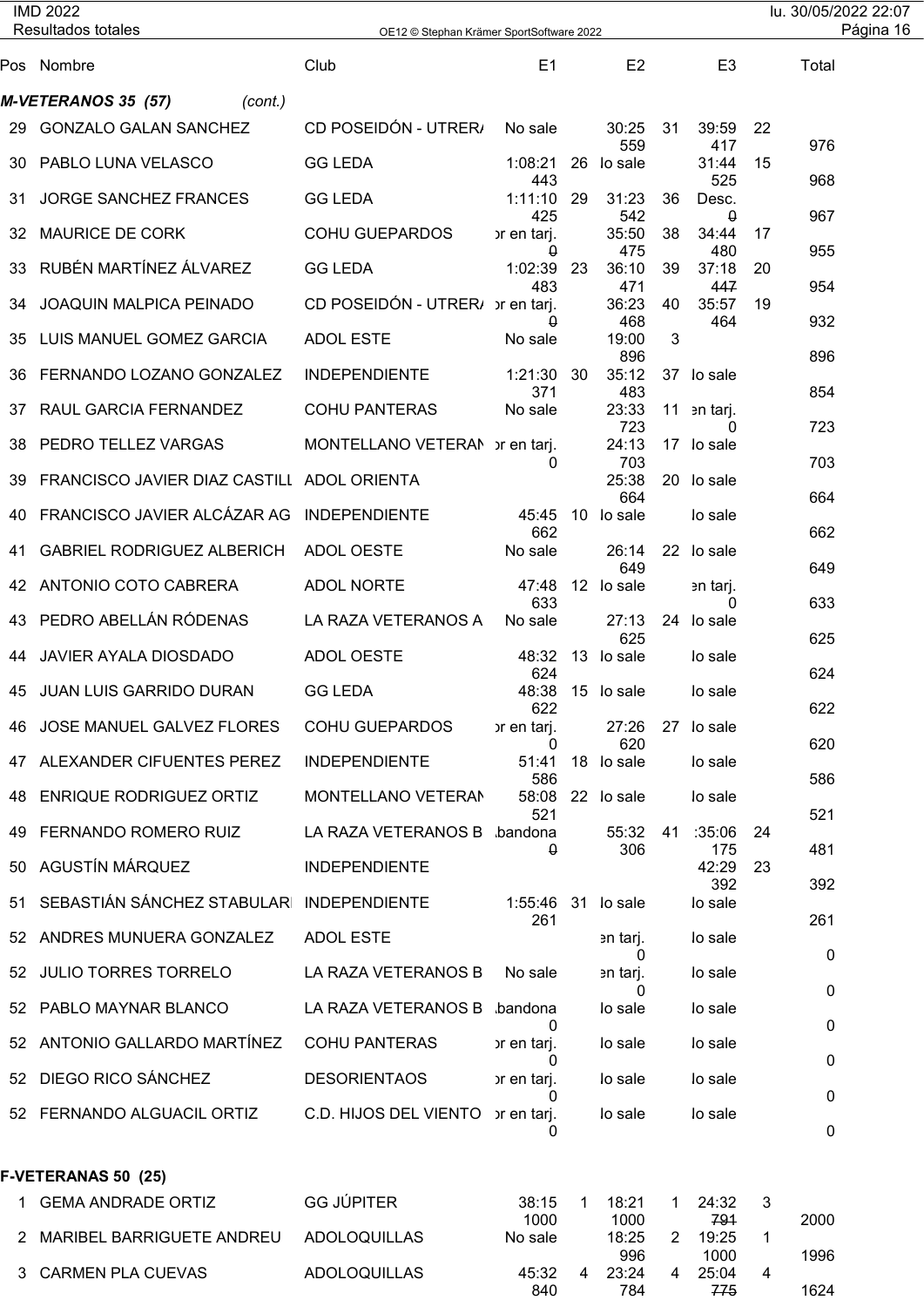|     | <b>IMD 2022</b><br>Resultados totales                 | OE12 © Stephan Krämer SportSoftware 2022 |                           |                |                                |             |                     |                   | lu. 30/05/2022 22:07 | Página 17 |
|-----|-------------------------------------------------------|------------------------------------------|---------------------------|----------------|--------------------------------|-------------|---------------------|-------------------|----------------------|-----------|
|     | Pos Nombre                                            | Club                                     | E1                        |                | E2                             |             | E <sub>3</sub>      |                   | Total                |           |
|     | F-VETERANAS 50 (25)<br>(cont.)                        |                                          |                           |                |                                |             |                     |                   |                      |           |
|     | 4 ELENA SAAVEDRA MARTINEZ                             | <b>ADOLOQUILLAS</b>                      | 51:03                     | 5              | 21:14                          |             | $3$ 27:19           | 5                 |                      |           |
|     | CONSOLACION BLANCO PIÑA                               | CD POSEIDÓN - UTRER <sub>/</sub>         | 749<br>44:34              | 2 <sup>2</sup> | 864<br>26:41                   |             | 711<br>8 lo sale    |                   | 1613                 |           |
|     | CHELO RUIZ SOTO                                       | CD POSEIDÓN - UTRER                      | 858<br>44:52              | 3              | 688<br>26:40                   |             | 7 lo sale           |                   | 1546                 |           |
|     | 7 HERMINIA SANCHEZ MONTESEIRI ADOLOQUILLAS            |                                          | 853<br>56:11              | 8              | 688<br>23:27                   | 5           | 27:28               | 6                 | 1541                 |           |
| 8   | MARIA DEL CARMEN RODRIGUEZ AMIGOS ADOL                |                                          | 681<br>1:10:45 14<br>541  |                | 783<br>26:42<br>687            |             | 707<br>9 lo sale    |                   | 1490                 |           |
| 9   | MERCEDES CALDERON GARCIA-L ADOLOQUILLAS               |                                          | 1:07:04 12 lo sale<br>570 |                |                                |             | 31:04<br>625        | $\overline{7}$    | 1228<br>1195         |           |
| 10. | MARTHA VILLAMIZAR SUAREZ                              | COHU COYOTES                             | 1:07:49  13  lo sale      |                |                                |             | 36:15               | 8                 | 1100                 |           |
| 11  | MARIA JOSE ROMERO PINEDA                              | ADOLOQUILLAS                             | 564<br>1:04:01<br>598     | 11             | 36:57<br>497                   |             | 536<br>11 lo sale   |                   | 1095                 |           |
|     | 12 LOURDES GONZALEZ BERRAQUE ADOL NOROESTE            |                                          | 54:14<br>705              |                | 7 47:23<br>387                 |             | 16 lo sale          |                   | 1092                 |           |
| 13  | MARIA TERESA DEL OLMEDO GOI ADOL REMEDIOS             |                                          | 1:00:45 10<br>630         |                | 45:24<br>404                   |             | 15 ndona<br>0       |                   | 1034                 |           |
|     | 14 MARIA DOLORES DIAZ ALMAGRO ADOLOQUILLAS            |                                          | 1:24:18 16 lo sale<br>454 |                |                                |             | 38:20<br>507        | 10                | 961                  |           |
|     | 15 VALENTINA BYIKO BYIKO                              | ADOL NOROESTE                            | 1:21:41 15<br>468         |                | 38:15<br>480                   |             | 12 lo sale          |                   | 948                  |           |
|     | 16 YOLANDA PEREZ GONZALEZ                             | <b>COHU GUEPARDOS</b>                    |                           |                | lo sale                        |             | 21:42<br>895        | $\overline{2}$    | 895                  |           |
|     | 17 MARIA BLANCA CLIMENTE EZQUE ADOL NOROESTE          |                                          | 1:40:14 17<br>382         |                | 39:55<br>460                   |             | 13 lo sale          |                   | 842                  |           |
|     | 18 ANA CARMEN SAGRADO BERMUL ADOL REMEDIOS            |                                          | No sale                   |                | 44:13<br>415                   | 14          | 56:29<br>344        | 11                | 759                  |           |
|     | 19 SOLEDAD PIZARRO GARCIA                             | C.D. HIJOS DEL VIENTO 53:33              | 714                       |                | 6 lo sale                      |             | lo sale             |                   | 714                  |           |
|     | 20 ANA MARIA RIVERO FRANCO                            | MONTELLANO VETERAN                       | No sale                   |                | 26:09<br>702                   |             | 6 lo sale           |                   | 702                  |           |
|     | 21 ANA MARIA ZUMETA PEREZ ADOL NOROESTE               |                                          | or en tarj.<br>0          |                | 27:43<br>662                   | 10          | lo sale             |                   | 662                  |           |
|     | 22 MARIA JESUS RUBIO GARCIA ADOLOQUILLAS              |                                          | 1:00:08<br>636            | 9              | lo sale                        |             | lo sale             |                   | 636                  |           |
|     | 23 LOLA LOPEZ MORA                                    | ADOLOQUILLAS                             | No sale                   |                | lo sale                        |             | 37:56<br>512        | 9                 | 512                  |           |
|     | 24 TERESA GARCIA DE CASTRO MAF ADOL NOROESTE          |                                          | or en tarj.<br>$\Omega$   |                | lo sale                        |             | :16:08<br>255       | $12 \overline{ }$ | 255                  |           |
|     | 25 ISABEL DASTIS BENDALA ADOLOQUILLAS                 |                                          | bandona<br>0              |                | lo sale                        |             | lo sale             |                   | $\pmb{0}$            |           |
|     |                                                       |                                          |                           |                |                                |             |                     |                   |                      |           |
|     | M-VETERANOS 50 (20)                                   |                                          |                           |                |                                |             |                     |                   |                      |           |
|     | 1 MANUEL SOLÍS IZQUIERDO ADOLINCES                    |                                          | 29:13<br>1000             | $1 \quad$      | 16:55<br>1000                  |             | 1 lo sale           |                   | 2000                 |           |
|     | 2 MANUEL JESUS MARMOL LOPEZ MONTELLANO VETERAN        |                                          | 30:00<br>974              |                | 2 $\cdot$ an tarj.<br>$\theta$ |             | 16:38<br>987        | $\overline{2}$    | 1961                 |           |
|     | 3 LUIS FRANCISCO CASTELO FLOR ADOLINCES               |                                          | 33:39<br>868              | 4              | 19:48<br>854                   |             | 2 16:25<br>1000     | $\mathbf{1}$      | 1868                 |           |
|     | 4 SEGUNDO PRESENCIO FERNAND LA RAZA VETERANOS B       |                                          | 32:46<br>892              | 3              | 20:36<br>821                   |             | 3 ndona<br>$\theta$ |                   | 1713                 |           |
| 5   | JOSE MARIA CASTELLANO OROZI ADOL ESTE                 |                                          | No sale                   |                | 22:23<br>756                   | 5           | 20:45<br>791        | 3                 | 1547                 |           |
|     | MANUEL GREGORIO GARCIA MAF ADOL ESTE                  |                                          | 38:58<br>750              | 5              | 22:05<br>766                   |             | 4 lo sale           |                   | 1516                 |           |
|     | 7 DANIEL ANTONIO TORRALBA LÓP COHU COYOTES            |                                          | 44:49<br>652              | 8              | 22:33<br>750                   | 6           | 21:33<br>762        | 4                 | 1512                 |           |
|     | 8 LUIS GUISADO LIZAR                                  | MONTELLANO VETERAN                       | No sale                   |                | 25:55<br>653                   | $7^{\circ}$ | 24:22<br>674        | 5                 | 1327                 |           |
| 9   | MIGUEL ANGEL GARCIA GRINDA ADOL SUR                   |                                          | 44:30<br>657              | 7              | 27:10<br>623                   |             | 9 lo sale           |                   | 1280                 |           |
|     | 10 FRANCISCO JAVIER TRIGUEROS   ADOL REMEDIOS No sale |                                          |                           |                | 30:20<br>558                   | 10          | 25:23<br>647        | 6                 | 1205                 |           |